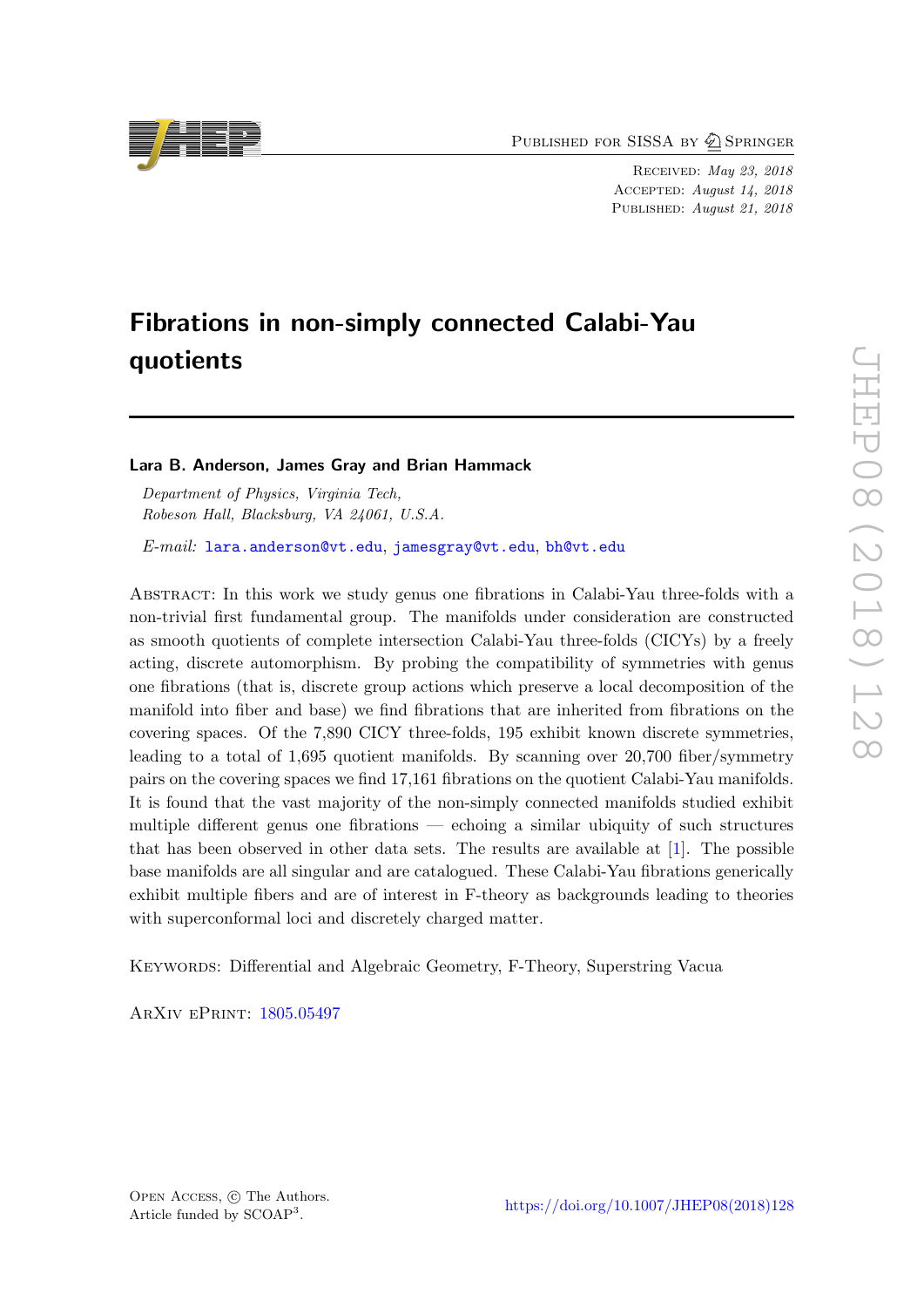### Contents

|               | 1 Introduction                                            |                 |  |
|---------------|-----------------------------------------------------------|-----------------|--|
|               | 2 CICYs, fibrations, symmetries, and quotients            | 4               |  |
|               | 2.1 CICY three-folds                                      | $\overline{4}$  |  |
|               | 2.2 Discrete symmetries and quotients of CICY three-folds | $5\overline{)}$ |  |
|               | 2.3 Fibrations of CICY three-folds                        | $\overline{7}$  |  |
|               | 2.4 Fibrations in CICY quotients                          | 8               |  |
|               | 3 Results: obvious fibrations                             | 10              |  |
|               | 4 Obvious vs. Kollár fibrations: an illustration          |                 |  |
| 5 Conclusions |                                                           | 16              |  |

# <span id="page-1-0"></span>1 Introduction

The study of Calabi-Yau (CY) manifolds has long been a central topic in the study of string compactifications. In recent years, the fibration structures exhibited by these manifolds have been extensively studied for a number of reasons. First, in F-theory genus one fibrations are essential to capture the "geometrized" axio-dilaton of Type IIB string theory [\[2\]](#page-18-1), describing this physical degree of freedom as the complex structure of a Torus fiber of a Calabi-Yau manifold. The structure of the low energy effective physics seen in F-theory compactifications is therefore crucially linked to the nature of the genus one fibrations of Calabi-Yau spaces. Second, fibrations of various dimensionalities in Calabi-Yau manifolds play a crucial role in the subject of string dualities. They are central in heterotic/Type IIA duality, heterotic/F-theory duality and F-/M-theory duality, and many others.

Mathematically, genus one fibered geometries are also important because they supply a foothold into attempts to classify all Calabi-Yau manifolds in fixed dimension. The set of genus one fibered Calabi-Yau three-folds is proven to be finite [\[3\]](#page-18-2). More recent work [\[4\]](#page-18-3) has investigated similar results for genus one fibered Calabi-Yau four-folds and five-folds. A key motivation for these classifications  $\left[3, 5\right]$  is the hope that they could be used as a first step in establishing the finiteness of all Calabi-Yau manifolds of a given dimension. Despite this, and despite the clear utility of fibered Calabi-Yau manifolds in the subject of string dualities, it was historically thought that fibration structures (which include genus-one, K3 or abelian surface fibrations), would likely be rare within the set of all such geometries.

Recent studies have shown that, in fact, nearly all known Calabi-Yau manifolds are genus-one fibered [\[6–](#page-18-5)[12\]](#page-18-6). Indeed, generically, it appears that almost all Calabi-Yau manifolds which have been constructed using standard methods can be written as genus-one fibrations, generically in multiple, inequivalent ways, over potentially topologically distinct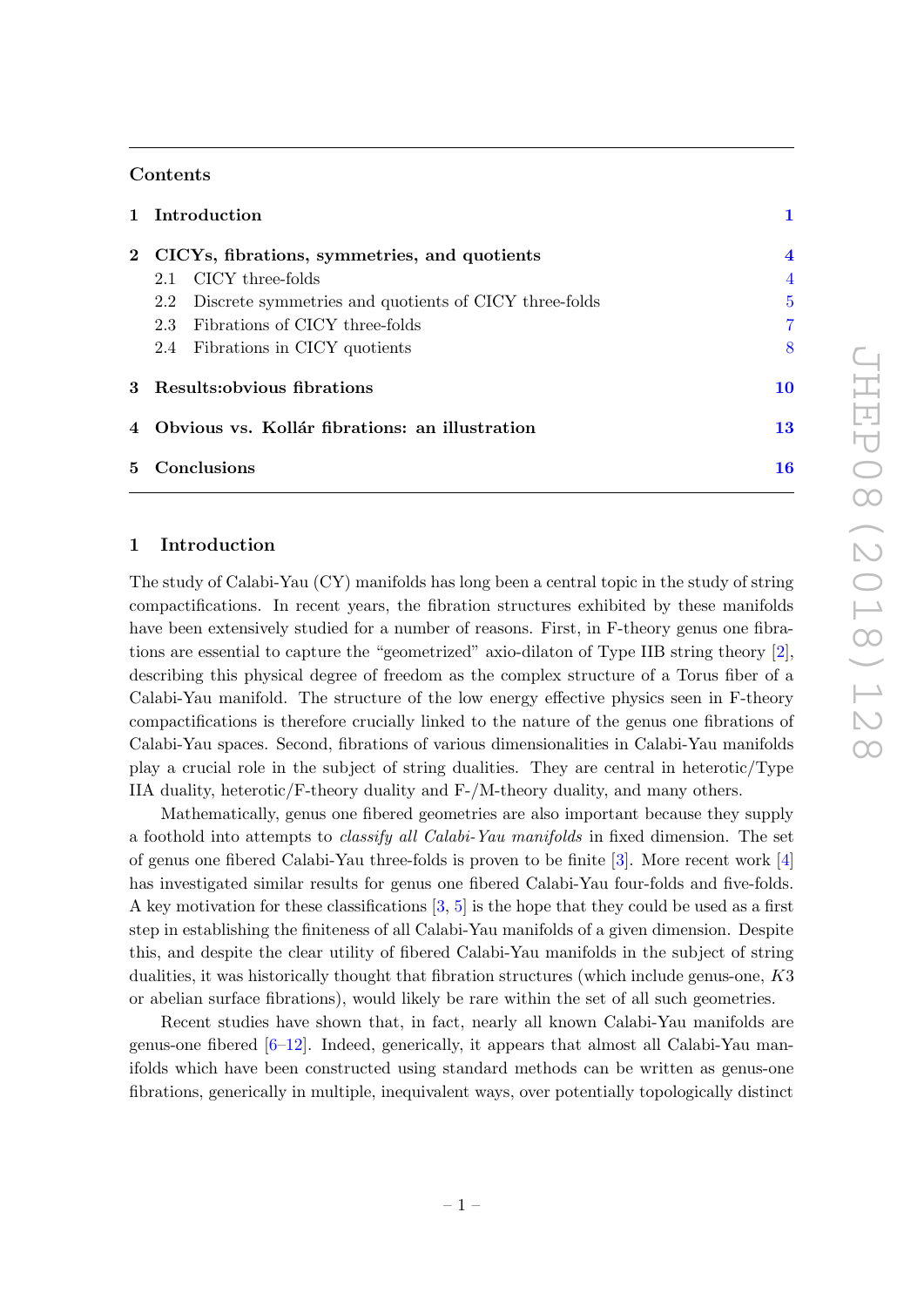(1.1)

base manifolds  $[6, 10, 11, 13]$  $[6, 10, 11, 13]$  $[6, 10, 11, 13]$  $[6, 10, 11, 13]$  $[6, 10, 11, 13]$  $[6, 10, 11, 13]$ . A Calabi-Yau manifold can be called *multiply elliptically fibered* (or genus one fibered in the case where the fibration does not admit a section<sup>[1](#page-2-0)</sup>) if it admits multiple descriptions of the form  $\pi_i: X_n \longrightarrow B_{n-1}^{(i)}$  where the generic fiber is elliptic (or genus-one)  $\mathbb{E}_{(i)b} = \pi^{-1}(b \in B_{n-1}^{(i)})$  $\binom{i}{n-1}$  (denoted succinctly by  $\pi_i: X_n \stackrel{\mathbb{E}_{(i)}}{\longrightarrow} B_{n-1}^{(i)}$  $\binom{n}{n-1}$ . In other words, we can draw a diagram such as the following.

> $X_n$  $\mathbb{E}_{(1)}$ z  $\mathbb{E}_{(2)}$   $\mathbb{E}_{(i)}$ ľ \$  $B_{n-1}^{(1)}$   $B_{n-1}^{(2)}$  $B_{n-1}^{(2)}$  ...  $B_{n-1}^{(i)}$

For each different fibration,  $\pi_i$ , the associated Weierstrass model [\[16\]](#page-18-10), the structure of the singular fibers, the discriminant locus, fibral divisors, the topology of the base manifolds  $B_{n-}^{(i)}$  $n_{n-1}^{(i)}$  and the Mordell-Weil group can all be different [\[11,](#page-18-8) [12\]](#page-18-6). These prolific and ubiquitous multiple fibration structures were also studied for CICY four-folds in  $[10, 17, 18]$  $[10, 17, 18]$  $[10, 17, 18]$  $[10, 17, 18]$ <sup>[2](#page-2-1)</sup>

In the present work, it is our aim to extend the results above by studying fibrations in a different class of Calabi-Yau geometries. Although it is true that the vast majority of manifolds that have been studied have displayed a rich and ubiquitous multiple fibration structure, all of these manifolds have been constructed in a similar manner and it is possible that they suffer from a "lamp post" effect. One common property of the fibered manifolds studied to date has been that almost all are simply connected.<sup>[3](#page-2-2)</sup> Given this, it is of interest to ask whether the results about CY fibrations that have been obtained in the literature thus far carry over to other constructions and, in particular, to the case of non-simply connected manifolds?

The simplest way in which to construct a large class of non-simply connected Calabi-Yau three-folds is to take an existing simply connected dataset of manifolds and quotient them by freely acting discrete symmetries, Γ (note that such quotients are not Calabi-Yau manifolds in even dimensions and thus we can not follow such a route in those cases). If  $|\Gamma| = n$ , the relationship between the "upstairs" manifold X (simply connected) and its "downstairs" quotient,  $\hat{X}$  is that of an *n*-sheeted covering:

<span id="page-2-3"></span>
$$
q: X \to \hat{X} = X/\Gamma . \tag{1.2}
$$

Thus, in this work we will focus on studying a particular dataset of genus one fibered Calabi-Yau three-folds — non-simply connected manifolds that are constructed as smooth quotients of Calabi-Yau three-folds by a freely acting discrete automorphism. To this end, we have employed the only dataset of three-folds for which a large class of discrete automorphisms has been classified  $[22]$  — the Calabi-Yau three-folds defined as complete intersections in products of ordinary projective spaces [\[23\]](#page-19-2).

<span id="page-2-0"></span><sup>&</sup>lt;sup>1</sup>See  $[14, 15]$  $[14, 15]$  $[14, 15]$  for some of the physical distinctions between compactifications on elliptically or genus one fibered three-folds.

<span id="page-2-1"></span><sup>&</sup>lt;sup>2</sup>The full list of CICY four-fold configuration matrices and their Euler characteristics can be downloaded at [\[19\]](#page-19-3).

<span id="page-2-2"></span><sup>&</sup>lt;sup>3</sup>Within the Kreuzer-Skarke database [\[20\]](#page-19-4) all but 16 of the hypersurfaces in toric varieties are simply connected [\[21\]](#page-19-5).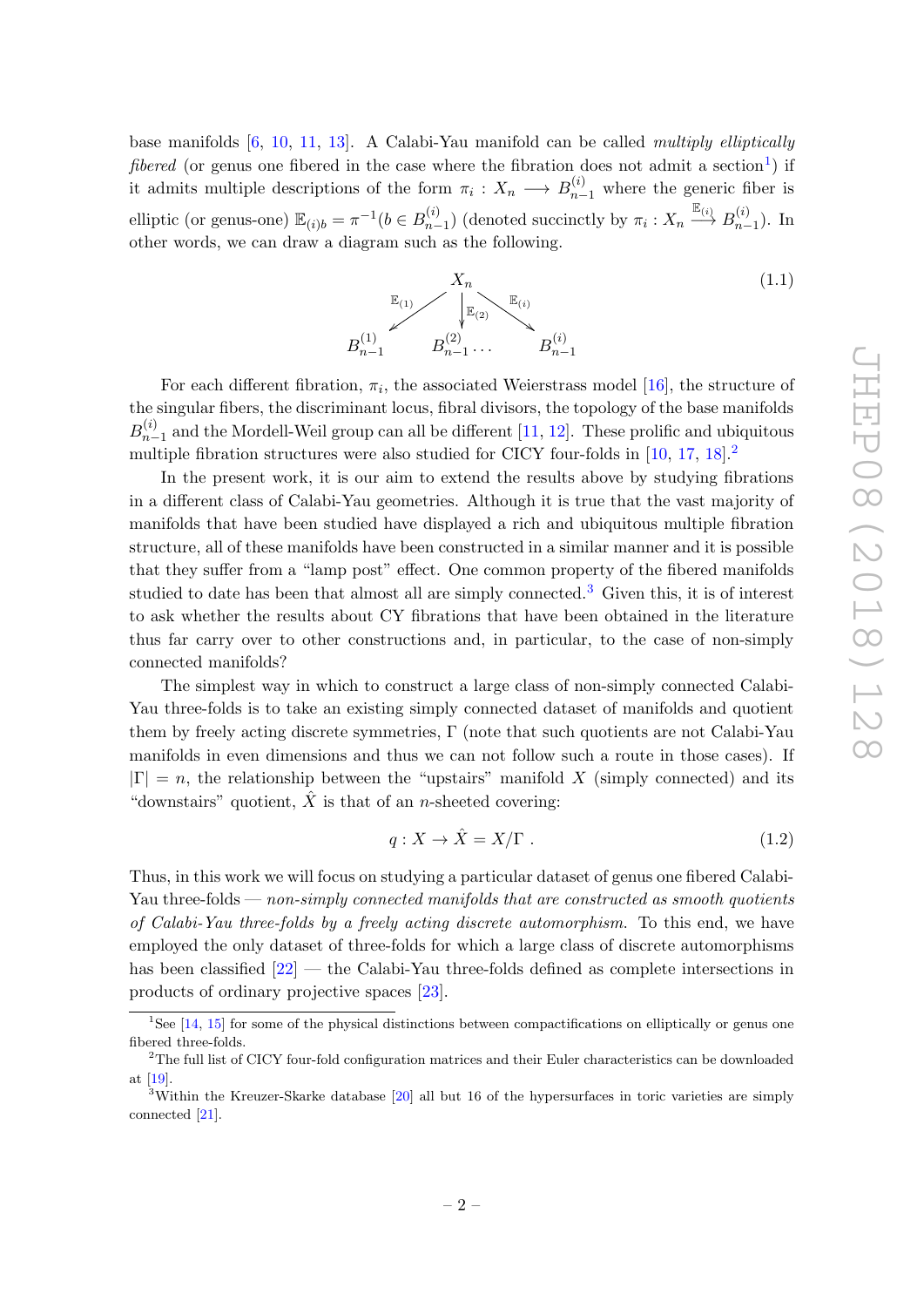The genus one fibration structures of these geometries is virtually unexplored. In addition, the physical properties of effective theories obtained by F-theory compactifications on these spaces has only recently begun to be studied [\[24\]](#page-19-6). In these geometries, although the base of the fibration is generically singular, the total space is smooth. This smooth total space is possible due to the presence of multiple fibers over the singular points on the base. The combination of singular base manifolds to the fibration and isolated multiple fibers leads to interesting physics: namely the presence of superconformal sectors in the lower dimensional effective field theory, coupled to discretely charged matter. It should be noted that if the discrete symmetry,  $\Gamma$ , being employed in the quotient  $(1.2)$  does not act in a simple toric fashion, then the quotient manifolds being constructed are not themselves obviously describable in terms of a hypersurface or complete intersection in a toric variety, and thus the manifolds constructed are quite distinct from the usual complete intersection datasets and could provide novel features.

In studying these geometries, we aim to achieve two goals. First, we would like to answer the question does the trend of ubiquitous genus one fibrations seen in other constructions of Calabi-Yau manifolds continue in this non-simply connected data set? Moreover, are virtually all of the manifolds multiply genus one fibered as seen in other cases? Second, we hope to provide a large class of examples for researchers who wish to study the physics associated to F-theory compactifications on non-simply connected total spaces with multiple fibers [\[24\]](#page-19-6).

Our results include the following:

- We study the fibrations of 1,695 non-simply connected Calabi-Yau three-folds. A scan for obvious fibrations descending from the covering spaces yields 17,161 fibrations for the dataset. These are fibrations that can be easily be identified from the configuration matricies of the upstairs geometries and which survive quotienting to persist as fibrations in the non-simply connected Calabi-Yau manifolds. As with other datasets of Calabi-Yau three-folds, we find that once again nearly all manifolds (more than 95% in this dataset) appear to admit at least one (and generically multiple) descriptions as genus one fibrations.
- With a view towards F-theory compactifications, we characterize the maximal discrete symmetry orders that are compatible with quotienting and fibration structures in this dataset, as well as the possible base manifolds that can occur.

The rest of this paper is structured as follows. In the next section, we review the CICY construction, discrete symmetries of CICYs, fibrations in CICYs, and how it can be determined whether fibration and symmetry structures are compatible, leading to nonsimply connected manifolds in  $(1.2)$  that are genus one fibered. In section [3,](#page-10-0) we provide the results of an exhaustive study of the obvious fibration structures associated to quotients of CICY three-folds. In section [4](#page-13-0) we briefly discuss alternative ways to determine all (not necessarily obvious) fibration structures in this context. Finally in section [5](#page-16-0) we provide our conclusions and some possible future directions for research.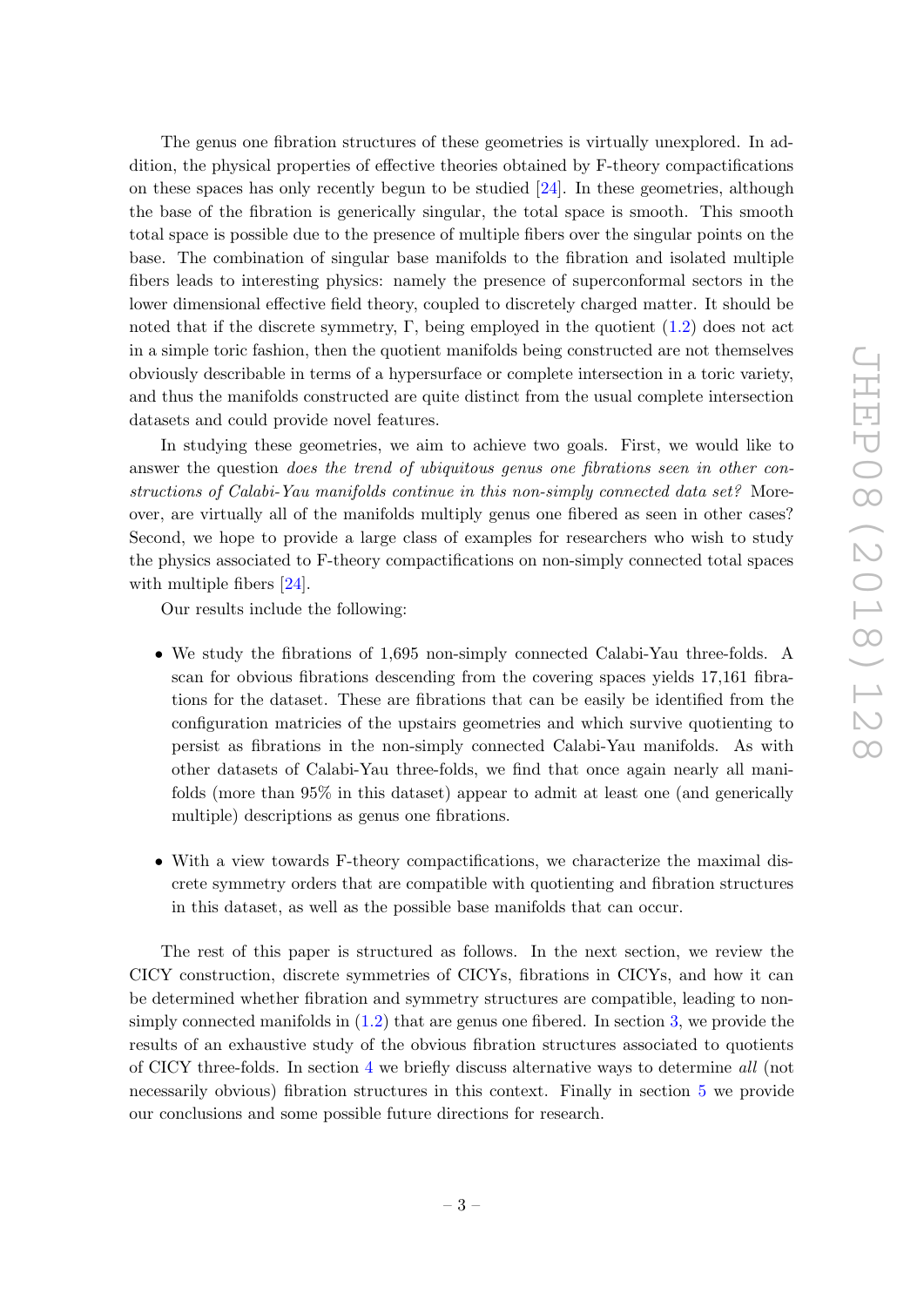#### <span id="page-4-0"></span>2 CICYs, fibrations, symmetries, and quotients

In the following subsections we will provide a rapid review of the necessary geometric ingredients for the present study. Our focus will be on properties of Calabi-Yau three-folds defined as complete intersections in products of project spaces. On these covering spaces we will consider genus one fibrations, as well as discrete automorphisms, Γ, of the Calabi-Yau manifold, which we will use to construct non-simply connected Calabi-Yau three-folds defined as quotients,  $q: X \to X/\Gamma$ .

#### <span id="page-4-1"></span>2.1 CICY three-folds

In this paper we will consider Calabi-Yau three-folds constructed as complete intersections in products of projective spaces (CICYs). The notation employed in our discussion will largely follow that of the original papers on the subject [\[23,](#page-19-2) [25](#page-19-7)[–27\]](#page-19-8) and the text [\[28\]](#page-19-9).

A family of CICYs is defined by a configuration matrix of the following form.

<span id="page-4-2"></span>
$$
[\mathbf{n}|\mathbf{q}] \equiv \begin{bmatrix} n_1 & q_1^1 & \cdots & q_K^1 \\ \vdots & \vdots & \ddots & \vdots \\ n_m & q_1^m & \cdots & q_K^m \end{bmatrix}
$$
 (2.1)

In this matrix the entries  $q_{\alpha}^{r}$  are positive semi-definite and the  $n_{\alpha}$  are strictly positive (see  $[29]$  for information on how these constraints can be relaxed). The first column of  $(2.1)$ specifies the dimension of the projective spaces, the product of which forms the ambient manifold. The remaining columns then specify the degree of the  $K$  defining relations of the complete intersection, with respect to the homogeneous coordinates of the projective space factors. In what follows we will label these defining relations  $p_{\alpha}$ . Note that in the above we have used the indices  $r, s, \ldots = 1, \ldots, m$  to label the ambient projective space factors  $\mathbb{P}^{n_r}$  and the indices  $\alpha, \beta \ldots = 1, \ldots, K$  to label the defining relations  $p_\alpha$ .

For the matrix [\(2.1\)](#page-4-2) to define a three-fold we require that  $3 = \sum_{r=1}^{m} n_r - K$ , given that the manifold is a complete intersection. The Calabi-Yau condition of vanishing first Chern class is satisfied if,

$$
\sum_{\alpha=1}^{K} q_{\alpha}^{r} = n_{r} + 1.
$$
 (2.2)

It is clear that a configuration matrix of the form [\(2.1\)](#page-4-2) defines a family of manifolds in that it only specifies the degree of the defining relations and not specific polynomials. The possible choices of coefficients in the defining polynomials form a redundant description of, in general part of, the complex structure moduli space of the CICY. It can be shown that, for sufficiently general choices of complex structure, any configuration matrix defines a smooth complete intersection [\[26,](#page-19-11) [28\]](#page-19-9).

It is clear that there are an infinite number of configuration matrices [\(2.1\)](#page-4-2) that describe CICY three-folds. In particular, one can keep making the ambient space bigger, while increasing the number of constraints  $K$ , in order to maintain a three dimensional space. Nevertheless, the set of Calabi-Yau three-folds described by the CICY construction is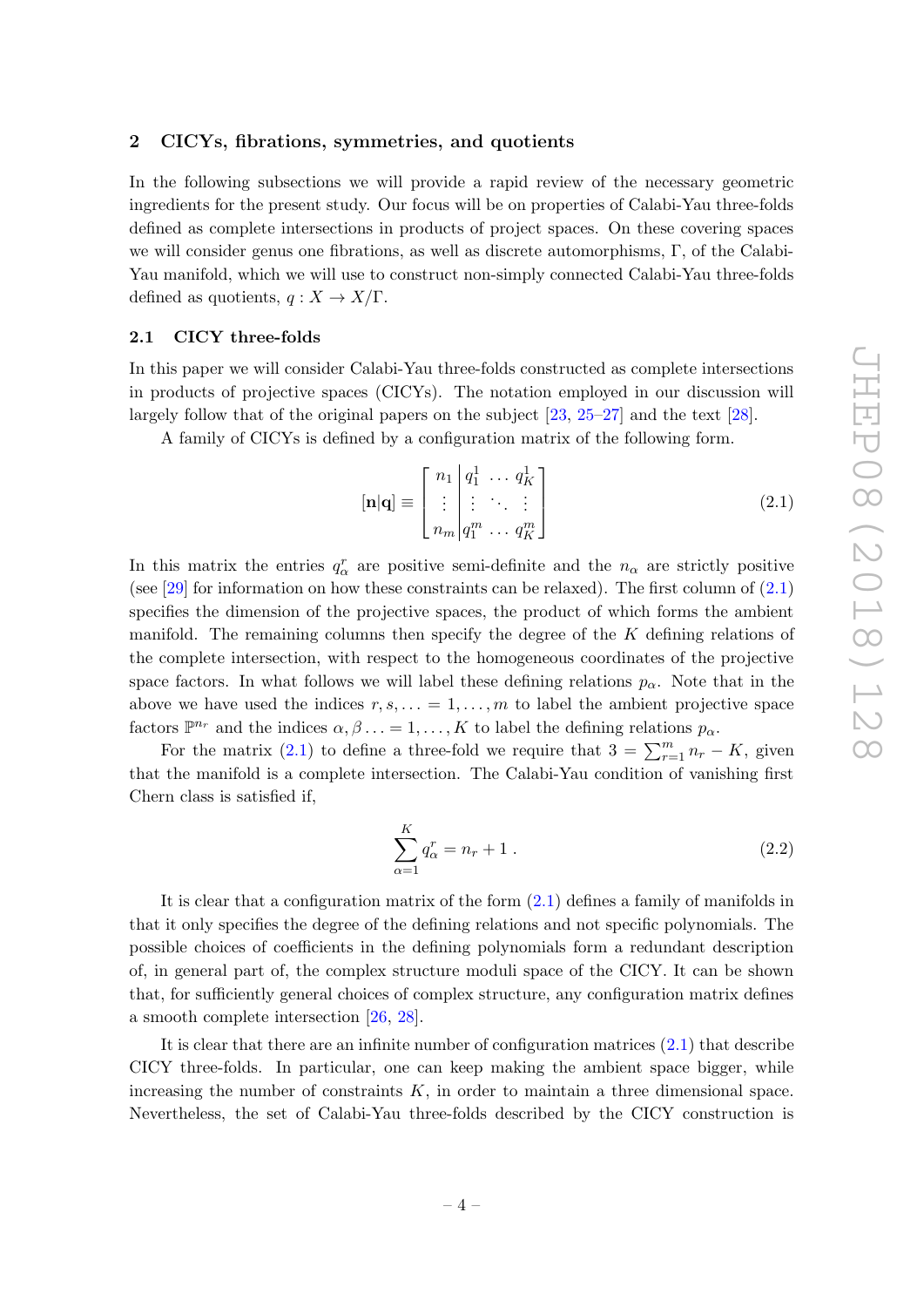finite. Many different configuration matrices can describe the same Calabi-Yau manifold, and if these redundancies in description can be removed to a sufficient degree then an exhaustive classification can be made of the dataset. In particular there exists a set of 7,890 configuration matrices such that any three-fold of this type is described by at least one such matrix [\[23\]](#page-19-2). An alternative complete list of three-fold configuration matrices has recently been derived wherein more of the properties of the Calabi-Yau manifolds in question descend in a simple way from the ambient space, leading to a higher degree of computational control [\[12\]](#page-18-6). The CICY four-folds have also been classified in a similar manner [\[10,](#page-18-7) [30\]](#page-19-12). The topology (Hodge numbers, Chern classes, etc.) of CICY three-folds is well known (see for example [\[28\]](#page-19-9)) and can be readily computed from the integer data in the configuration matrices given in [\(2.1\)](#page-4-2).

#### <span id="page-5-0"></span>2.2 Discrete symmetries and quotients of CICY three-folds

All of the CICY n-folds can be shown to be simply connected [\[28\]](#page-19-9). For odd dimensional cases, non-simply connected Calabi-Yau manifolds can be obtained from this construction by quotienting by an appropriate freely acting symmetry. Those freely acting symmetries which descend from a linear action on the homogeneous coordinates of the ambient spaces in the original CICY list of 7,890 matrices, and for which the symmetry restricted defining relation still generically leads to a smooth Calabi-Yau three-fold, have been classified in [\[22\]](#page-19-1) (see [\[31–](#page-19-13)[35\]](#page-19-14) for studies of the properties of these manifolds).

We will begin with an example. Consider the following Calabi-Yau three-fold  $(\text{\#6826})$ in the standard  $list^4$  $list^4$ .

<span id="page-5-3"></span>
$$
X = \begin{bmatrix} \mathbb{P}^1 & 0 & 0 & 2 \\ \mathbb{P}^1 & 0 & 0 & 2 \\ \mathbb{P}^4 & 2 & 2 & 1 \end{bmatrix}
$$
 (2.3)

This CICY's ambient space admits the following linear action on its homogeneous coordinates.

<span id="page-5-2"></span>
$$
g: x_{i,a} \to (-1)^{a+1} x_{i,a}
$$
  
\n
$$
g: y_A \to (-1)^{A+1} y_A
$$
\n(2.4)

Here the  $x_{i,a}$ 's are the homogeneous coordinates on the two  $\mathbb{P}^1$  factors with  $i = 1, 2$  labeling the projective factors and  $a = 0, 1$  labels the homogeneous coordinates on each of those two  $\mathbb{P}^1$ 's. The  $y_A$  are the homogeneous coordinates on the  $\mathbb{P}^4$  factor of the ambient space. This symmetry action has fixed points on the  $\mathbb{P}^1 \times \mathbb{P}^1 \times \mathbb{P}^4$  ambient space but these generically miss the Calabi-Yau hypersurface. The generic set of defining relations that are invariant under  $(2.4)$ , if one takes the final equation to transform with an over all negative sign, leads to a smooth variety. Thus defining such a quotient of the complete intersection described by  $(2.3)$  by the symmetry action  $(2.4)$  leads to a smooth Calabi-Yau three-fold X with  $\pi_1(\hat{X}) = \mathbb{Z}_2.$ 

<span id="page-5-1"></span><sup>&</sup>lt;sup>4</sup>The original list of CICY three-folds found in ref. [\[23\]](#page-19-2) can be downloaded at [\[36\]](#page-19-15).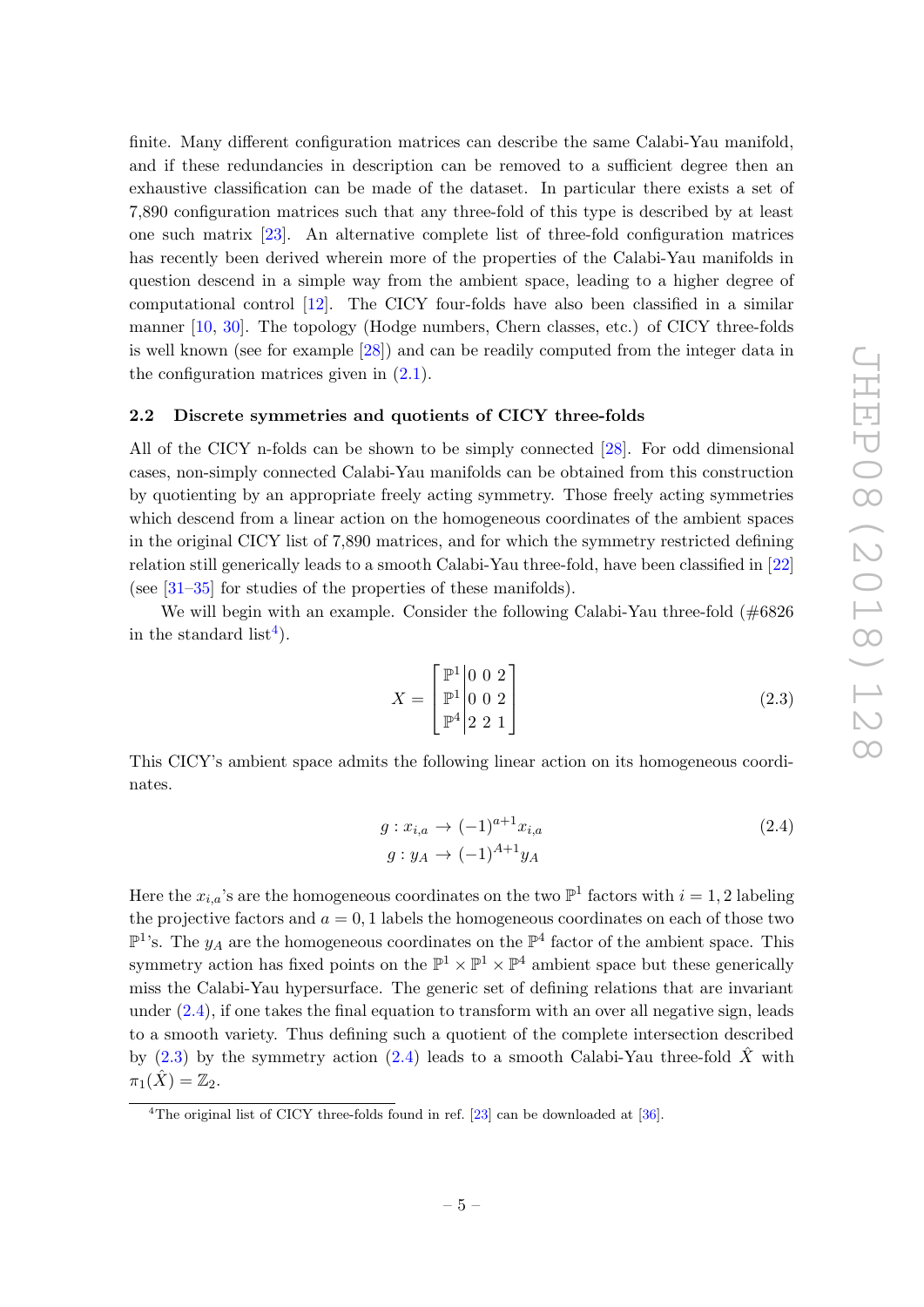Given a quotient and its covering space  $q: X \to \hat{X} = X/\Gamma$ , the Chern classes and triple intersection numbers of  $\hat{X}$  can be readily computed in terms of those associated to X. In general, a bundle V on X is called *equivariant* if it satisfies  $V = q^*(\hat{V})$  for some bundle  $\hat{V}$  on  $\hat{X}$ . The bundle-valued cohomology of  $\hat{V}$  on  $X/\Gamma$  is precisely the Γ-invariant part<sup>[5](#page-6-0)</sup> of that on  $X$ . That is,

<span id="page-6-1"></span>
$$
H^{i}(\hat{X}, \hat{V}) = H_{\text{inv}}^{i}(X, V) .
$$
 (2.5)

For example, applying this to the holomorphic tangent bundle  $V = TX$  yields the Hodge numbers of  $\ddot{X}$ . The Hodge numbers of the CICY quotients of the form described above were calculated in [\[31–](#page-19-13)[35\]](#page-19-14).

Chern classes have the following simple property under pull-back maps

$$
c_i(q^*(\hat{V})) = q^*(c_i(\hat{V})) . \qquad (2.6)
$$

Labeling an integral basis of  $H^2(X,\mathbb{Z})$  by  $J_r$ , where  $r=1 \ldots h^{1,1}(X)$ , and letting  $\hat{J}_a$  be the generators of  $H^2(\hat{X}, \mathbb{Z})$ , with  $a = 1, \ldots h^{1,1}(\hat{X})$ , the relationship  $(2.5)$  above implies that we can express the relationship between these sets of basis forms as

<span id="page-6-2"></span>
$$
q^*(\hat{J}_a) = K_a^r J_r \tag{2.7}
$$

for some matrix of integers  $K_a^r$ . Thus for an equivariant bundle  $V = q^*(\hat{V})$ ,

$$
c_1(q^*(\hat{V}))^r J_r = c_1(q^*(\hat{V})) = q^*(c_1(\hat{V})^a \hat{J}_a) = c_1(\hat{V})^a K_a^r J_r . \qquad (2.8)
$$

The coefficients of the first Chern classes of V and  $\hat{V}$  are related then as

$$
c_1(q^*(\hat{V}))^r = c_1(\hat{V})^a K_a^r . \qquad (2.9)
$$

Likewise, a similar analysis [\[37\]](#page-19-16) yields that

$$
c_2(\hat{V})^{cb}\hat{d}_{cba} = \frac{1}{|\Gamma|}c_2(q^*(\hat{V}))^{ts}d_{tsr}K_a^r
$$
\n(2.10)

where  $d_{tsr}$  and  $\hat{d}_{cba}$  are the triple intersection numbers on X and  $\hat{X}$  respectively. Similarly, the third Chern class has the following simple relationship

$$
\int_{X} c_3(q^*(\hat{V})) = \int_{X} q^*(c_3(\hat{V})) = |\Gamma| \int_{X/\Gamma} c_3(\hat{V})
$$
\n(2.11)

Finally, the triple intersection numbers of X are defined as  $d_{rst} = \int_X J_r \wedge J_s \wedge J_t$ .

$$
\int_X q^*(\hat{J}_a) \wedge q^*(\hat{J}_b) \wedge q^*(\hat{J}_c) = \int_X q^*(\hat{J}_a \wedge \hat{J}_b \wedge \hat{J}_c) = |\Gamma| \int_{X/\Gamma} (\hat{J}_a \wedge \hat{J}_b \wedge \hat{J}_c).
$$
 (2.12)

Expanding both sides and using [\(2.7\)](#page-6-2) leads to

<span id="page-6-3"></span>
$$
K_a^r K_b^s K_c^t d_{rst} = |\Gamma| \int_{X/\Gamma} (\hat{J}_a \wedge \hat{J}_b \wedge \hat{J}_c) = |\Gamma| \hat{d}_{abc}
$$
 (2.13)

We will illustrate these formulae for explicit examples in the following sections.

<span id="page-6-0"></span> $5$ Here invariance is relative to the group action induced from the *equivariant structure* on the bundle V. We will not go into details here and refer the reader to [\[37,](#page-19-16) [38\]](#page-20-0) for a full disussion.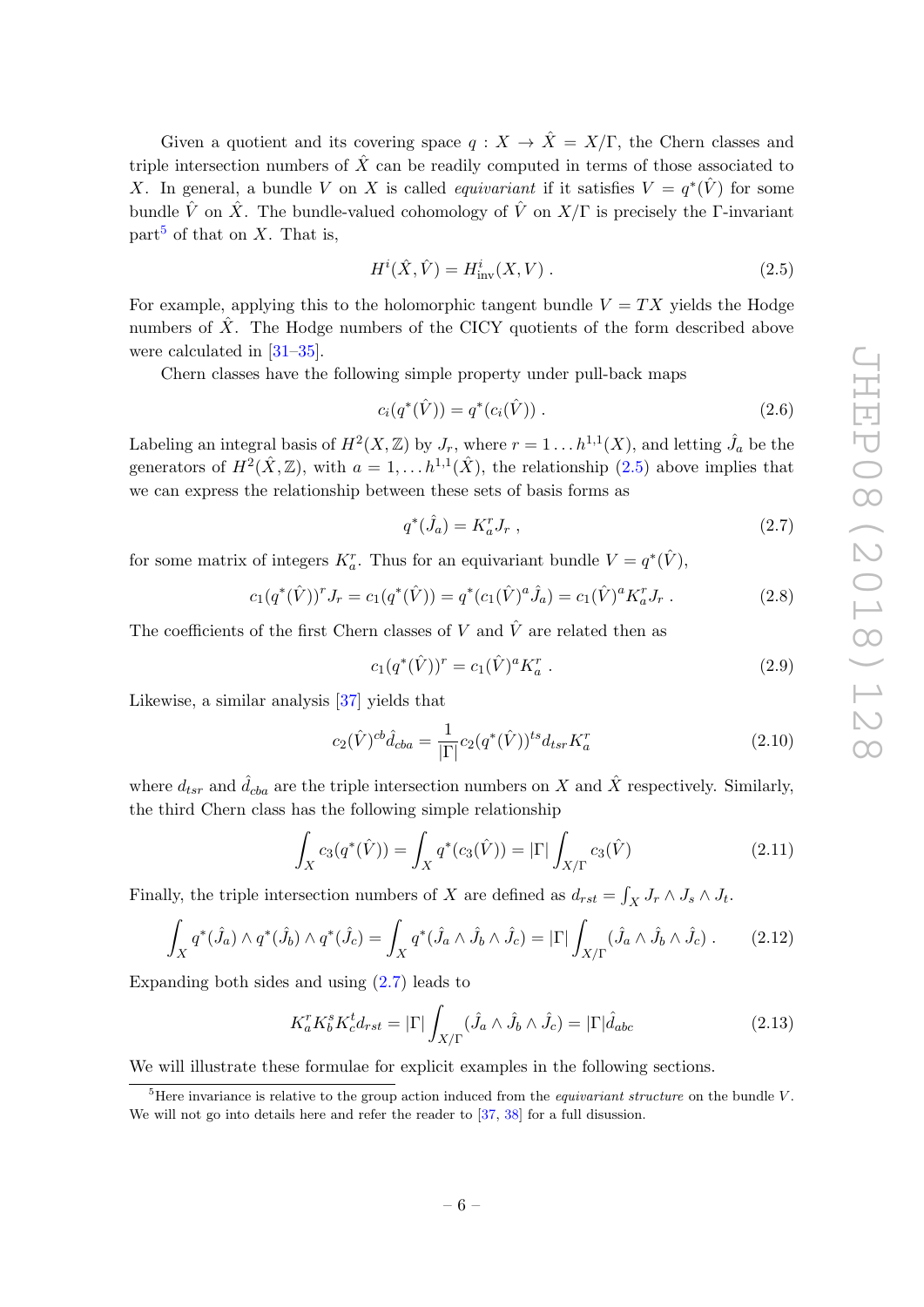#### <span id="page-7-0"></span>2.3 Fibrations of CICY three-folds

Extensive recent studies have shown that nearly all of the CICYs are multiply genus one fibered  $[10-12, 39, 40]$  $[10-12, 39, 40]$  $[10-12, 39, 40]$  $[10-12, 39, 40]$  $[10-12, 39, 40]$  $[10-12, 39, 40]$ . Two types of fibration have been studied in this context. The first are "obvious" fibrations, that is, fibrations that can be observed to be present purely by a simple examination of the configuration matrix. The second type of fibrations that have been studied, which form an exhaustive set, are those classified by divisors satisfying certain properties: so called Kollár fibrations.

Obvious fibrations of a CICY can be observed by simple manipulations of configuration matrices such as [\(2.3\)](#page-5-3). It is possible to perform arbitrary row and column permutations on a configuration matrix without changing the geometry that is described. Row permutations correspond to a simple reordering of the  $\mathbb{P}^{n_r}$  ambient space factors while column permutations are a relabeling of the defining equations. Using such operations, one can ask whether the configuration matrix can be put in the following form:

<span id="page-7-1"></span>
$$
X_{\rm obv} = \left[ \frac{\mathcal{A}_1}{\bar{\mathcal{A}}_2} \Big| \frac{\partial}{\bar{\mathcal{B}}} \Big| \overline{\mathcal{F}} \right]. \tag{2.14}
$$

In [\(2.14\)](#page-7-1),  $A_1$  and  $A_2$  are products of projective spaces and  $\mathcal{F}, \mathcal{B}$  and  $\mathcal{T}$  are block submatrices. If a configuration matrix can be put in such a form then the associated manifold can be described as a fibration of the variety described by  $[A_1|\mathcal{F}]$  over a base space described by  $[A_2|\mathcal{B}]$  with the "twisting" of the fibre over the base being determined by the matrix  $\mathcal{T}$  [\[10\]](#page-18-7). The fiber in such a case is always Calabi-Yau, and thus in the case that the fiber is one dimensional this corresponds to a torus fibration of the original manifold. In fact, a given configuration matrix can often be put in the form [\(2.14\)](#page-7-1) in multiple inequivalent ways. Such analysis shows that the vast majority of CICY n-folds can be written in multiple inequivalent ways as Calabi-Yau fibrations of different types [\[10,](#page-18-7) [12\]](#page-18-6). Note that it is important to check that the Calabi-Yau fiber is connected as it is possible to obtain, for example, fibers that are multiple tori embedded differently within the ambient space [\[12\]](#page-18-6). Only connected fibers are considered in this work.

As an example of the above, the configuration matrix given in [\(2.3\)](#page-5-3) exhibits a rather sparse torus fibration structure and can only be written as an obvious genus one fibration in two inequivalent ways

<span id="page-7-2"></span>
$$
X = \begin{bmatrix} \mathbb{P}^4 & 2 & 2 & 1 \\ \mathbb{P}^1 & 0 & 0 & 2 \\ \mathbb{P}^1 & 0 & 0 & 2 \end{bmatrix} \text{ and } X = \begin{bmatrix} \mathbb{P}^1 & 0 & 0 & 2 \\ \mathbb{P}^1 & 0 & 0 & 2 \\ \mathbb{P}^4 & 2 & 2 & 1 \end{bmatrix} .
$$
 (2.15)

Note that in the first case above the matrix block  $\beta$  in [\(2.14\)](#page-7-1) is trivial and thus the base of the fibration is simply  $\mathbb{P}^1 \times \mathbb{P}^1$ . In the second case the base is described by the configuration matrix  $\lceil \mathbb{P}^4 \rceil 2 \rceil$ , which is a representation of  $dP_5$ .

All of the fibrations of a CICY, not just the obvious ones, can be obtained if one has enough control over the divisor and cone structure of the manifold [\[12,](#page-18-6) [41–](#page-20-3)[43\]](#page-20-4). For a Calabi-Yau n-fold, the existence of a genus-one fibrations has been conjectured by Kollár to be determined by the following criteria [\[41\]](#page-20-3).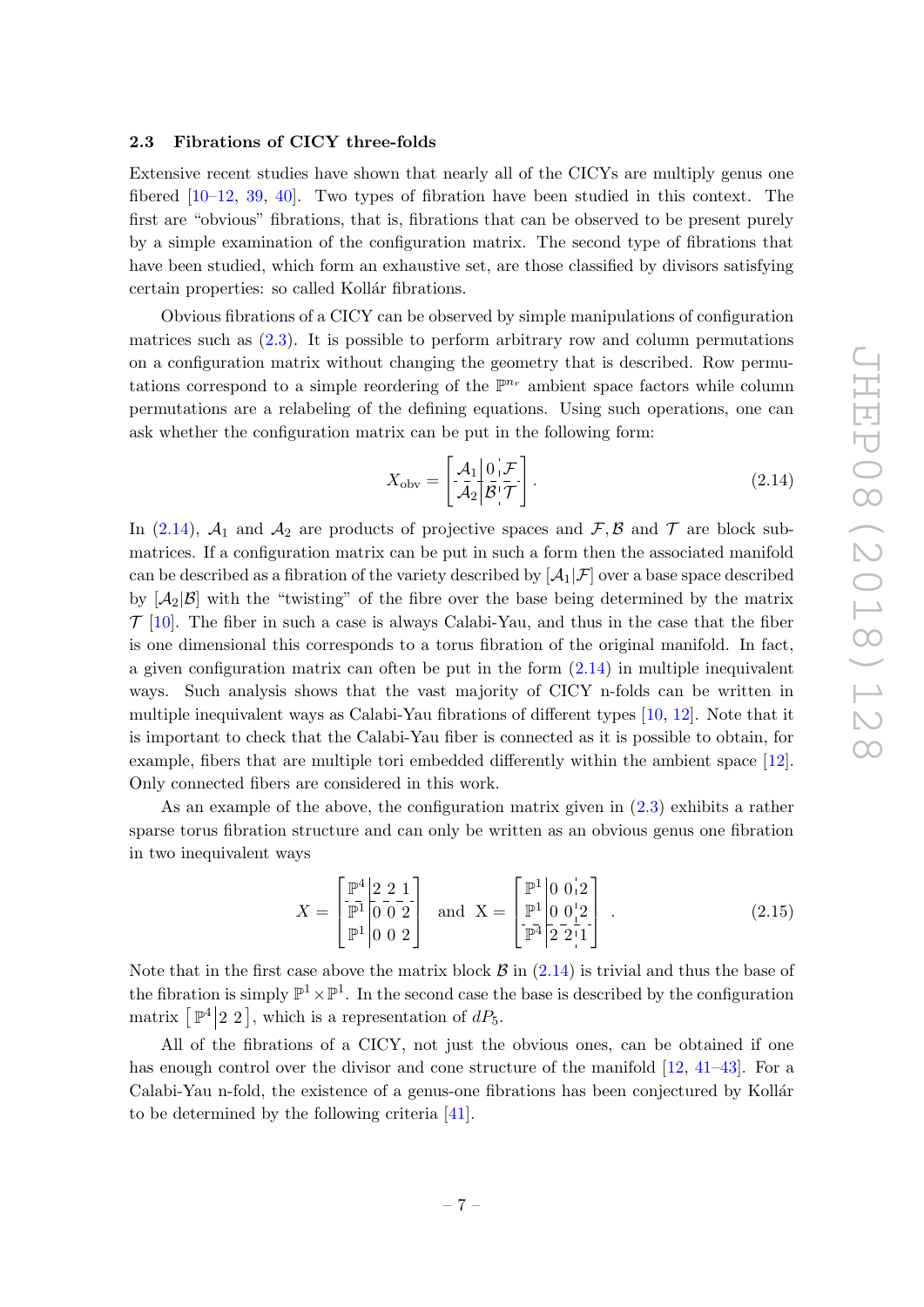**Conjecture.** Let X be a Calabi-Yau n-fold. Then X is genus-one fibered if and only if there exists a  $(1,1)$ -class D in  $H^2(X, \mathbb{Q})$  such that

<span id="page-8-1"></span>
$$
D \cdot C \ge 0 \text{ for every algebraic curve } C \subset X
$$
  

$$
D^{\dim(X)} = 0
$$
  

$$
D^{\dim(X) - 1} \ne 0.
$$
 (2.16)

For Calabi-Yau three-folds, it can be shown that one only need consider effective divisors in the above and in this case Oguiso and Wilson have proven that these conditions are sufficient to find all fibrations  $[42, 43]$  $[42, 43]$ . The conditions in Kollár's conjecture have a clear intuitive origin. We can think of  $D$  as a divisor in the base of the fibration such that  $D^{\dim(X)-1}$  gives a point in that base. This then picks out the fiber of the fibration for us when these divisors are pulled back to the total space.

In general the obvious fibrations are a subset of these Kollár fibrations. For example, the configuration  $(2.3)$ , while only exhibiting the 2 obvious fibrations given in  $(2.15)$ , in fact has 414 fibrations in total [\[12\]](#page-18-6).

#### <span id="page-8-0"></span>2.4 Fibrations in CICY quotients

In this section we will study the compatibility of fibrations of CICYs and quotients of them by freely acting discrete groups. In particular, one might be interested in which obvious fibrations exist in the quotiented, non simply-connected, geometry. Consider a symmetry action on a manifold described by a configuration matrix of the form [\(2.14\)](#page-7-1). If the action is "block diagonal", in that it does not transform coordinates in  $A_1$  into those of  $A_2$  and vice versa, then fiber and base directions are not being mixed and one might think that the fibration survives a quotienting of the manifold by the symmetry group. To see that this is true is straightforward. Firstly, the projection map before quotienting simply consists of deleting the coordinates of  $\mathcal{A}_1$  in describing a point on the manifold that solves the defining relations. This projection map is compatible with a symmetry action of the form described above in that points on the total space of the manifold that are related to each other by the symmetry action project to points on the base which are also related by the restriction of the symmetry action to that space. Thus in grouping points on the manifold into equivalence classes related by the symmetry when taking the quotient, the original projection induces a natural such map on the quotient. Thus the following diagram is commutative and the quotiented manifold is a well defined fibration.

$$
X \xrightarrow{g} \hat{X}
$$
  
\n
$$
\pi \downarrow \qquad \downarrow \hat{\pi}
$$
  
\n
$$
B \xrightarrow{\tilde{g}} \hat{B}.
$$
\n(2.17)

In the above  $\pi$  denotes the projection map on the upstairs manifold,  $\hat{\pi}$  denotes the induced projection map on the quotiented manifold, g denotes the quotient by the group action on the upstairs manifold and  $\tilde{q}$  denotes the quotient of the induced group action on the base.

The question remains as to what the generic fiber looks like for  $\ddot{X}$ . Fortunately this is easy to decide. Since we are quotienting by a finite group, the dimension of the fiber is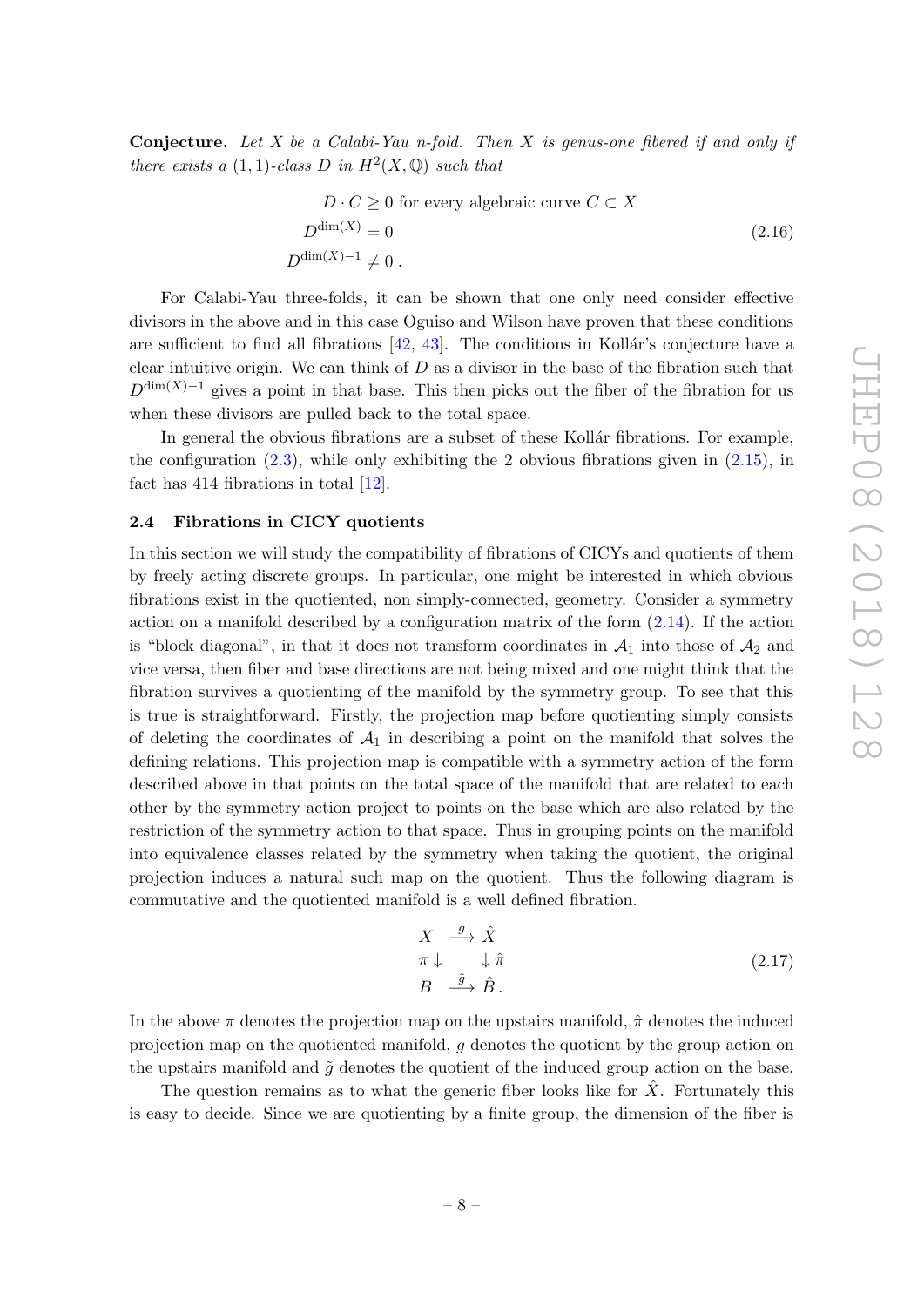obviously unchanged. Since the total space, for an odd dimensional Calabi-Yau manifold, is still a Calabi-Yau n-fold, the fibers must be Calabi-Yau as well. Thus, if the upstairs space was fibered by Calabi-Yau m-folds, so too is the quotiented manifold. In particular, if we start with a torus fibration then the quotient will be torus fibered too. Note that an argument of this type works quite generally, including for non-complete intersections of the form  $(2.14)$  in arbitrary ambient spaces  $\mathcal{A}_1$  and  $\mathcal{A}_2$  with an appropriate block diagonal group action.

For the obvious fibrations of the example given in [\(2.3\)](#page-5-3) the fibration structure is clearly preserved under quotienting by the action  $(2.4)$ . The group action acts within projective space ambient factors and does not transform one  $\mathbb{P}^{n_r}$  into another. Thus this symmetry action is indeed of the block diagonal form described above. It should be noted that the base of the fibrations obtained in this manner are singular in general, being  $\mathbb{P}^1 \times \mathbb{P}^1/\mathbb{Z}_2$ and  $dP_5/\mathbb{Z}_2$  respectively in this case. The total space is still smooth by construction, however. This is possible due to multiple fibers appearing over the orbifold singularities in the base [\[24\]](#page-19-6).

As one further illustration, consider the tetra-quadric three-fold defined as a single hypersurface with Hodge numbers  $(h^{1,1}, h^{2,1}) = (2, 68)$ 

$$
X = \begin{bmatrix} \mathbb{P}^1 \mid 2 \\ \mathbb{P}^1 \mid 2 \\ \mathbb{P}^1 \mid 2 \end{bmatrix} . \tag{2.18}
$$

This geometry exhibits several different descriptions as a genus one fibration,  $\pi : X \rightarrow$  $\mathbb{P}^1 \times \mathbb{P}^1$ . For illustration, let us take the first two rows to describe a genus one fiber of multi-degree  $\{2, 2\}$  in  $\mathbb{P}^1 \times \mathbb{P}^1$  and the latter two columns to give rise to the base  $\mathbb{P}^1 \times \mathbb{P}^1$ .

With that fiber/base in mind, we can consider discrete symmetry actions on  $X$  and their relationship with the fibration chosen above. For example, the generators of two different symmetries, acting on the eight projective coordinates of the four ambient  $\mathbb{P}^1$ factors are given by

$$
\mathbb{Z}_2: \begin{pmatrix}\n-1 & 0 & 0 & 0 & 0 & 0 & 0 & 0 \\
0 & 1 & 0 & 0 & 0 & 0 & 0 & 0 \\
0 & 0 & -1 & 0 & 0 & 0 & 0 & 0 \\
0 & 0 & 0 & 1 & 0 & 0 & 0 & 0 \\
0 & 0 & 0 & 0 & 0 & 1 & 0 & 0 \\
0 & 0 & 0 & 0 & 0 & 0 & -1 & 0 \\
0 & 0 & 0 & 0 & 0 & 0 & 0 & 1\n\end{pmatrix} \quad \text{and} \quad \mathbb{Z}_4: \begin{pmatrix}\n0 & 0 & 0 & 0 & 1 & 0 & 0 & 0 \\
0 & 0 & 0 & 0 & 0 & -1 & 0 & 0 \\
0 & 0 & 0 & 0 & 0 & 0 & 0 & 1 \\
1 & 0 & 0 & 0 & 0 & 0 & 0 & 0 \\
0 & -1 & 0 & 0 & 0 & 0 & 0 & 0 \\
0 & 0 & 1 & 0 & 0 & 0 & 0 & 0 \\
0 & 0 & 0 & 1 & 0 & 0 & 0 & 0\n\end{pmatrix}. \tag{2.19}
$$

In the first case of the given  $\mathbb{Z}_2$  symmetry, the decomposition between fiber and base described above is preserved and as argued above, this fibration will descend to the quotient geometry. However, for the  $\mathbb{Z}_4$  symmetry on the other hand, the chosen fiber and base are non-trivially identified under the discrete group action, since the symmetry relates points in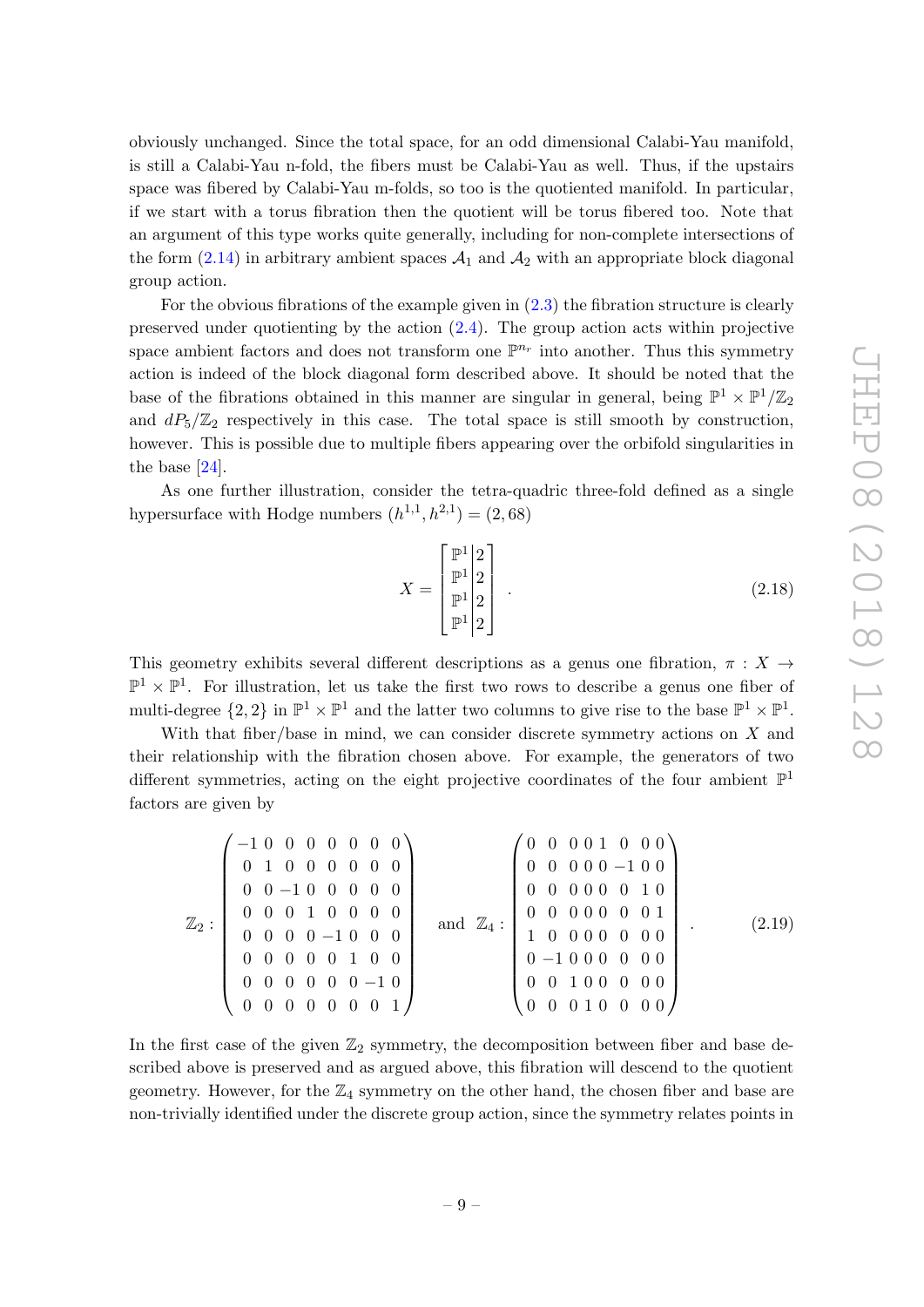

<span id="page-10-1"></span>Figure 1. The frequency ("Abundance") with which a non-simply connected Calabi-Yau manifold with a given number of obvious genus one fibrations appears in the data set described in the text.

the first and third (and second and forth) ambient  $\mathbb{P}^1$  factors. In this latter case, this particular fibration structure is not preserved in passing to the quotient manifold,  $\hat{X} = X/\mathbb{Z}_4$ .

In the rest of this paper we will classify which obvious fibrations of the CICY threefolds are preserved by which of the freely acting symmetries on those manifolds descending from linear actions on the ambient space. It is important to note in this context that we will be using the original symmetry classification of [\[22\]](#page-19-1). As such, new possible linear actions associated to the new "maximally favorable CICY list" found in [\[12\]](#page-18-6) are not considered. We will also discuss the preservation of more general Kollár fibrations in this context.

# <span id="page-10-0"></span>3 Results:obvious fibrations

Of the 7,890 CICY configuration matrices in the standard list [\[23\]](#page-19-2), 195 have symmetries that descend from linear actions on the ambient space [\[22\]](#page-19-1). These 195 configuration matrices exhibit a total of 1,695 symmetries and 1,600 obvious fibrations. The number of symmetry-fibration pairs is 20,700. This is the data set with which we shall work.

Of the 20,700 fibration-symmetry pairs, 17,161, that is 83%, are compatible in the sense that quotienting by the symmetry preserves the fibration. Of the 1,600 fibrations on the original upstairs CICYs, all but 361, that is 77% are preserved on quotienting by at least one symmetry. Of the 1,695 quotient CICYs, 63 are not obviously fibered upstairs. Of the remaining 1,632, all but 80, that is 95% preserve at least one obvious fibration. A plot of the number of quotiented CICYs exhibiting a given number of fibrations can be found in figure [1.](#page-10-1) It is interesting to note that all quotients,  $\hat{X}$ , which have the same value for  $h^{1,1}$  as the upstairs parent manifold, X, as computed using the techniques in [\[35\]](#page-19-14), preserve all obvious fibrations. This might be expected given the discussion of when fibrations are preserved in the previous section and the fact that symmetries that do not reduce  $h^{1,1}$  tend to have an action that is block diagonal in the projective space ambient factors.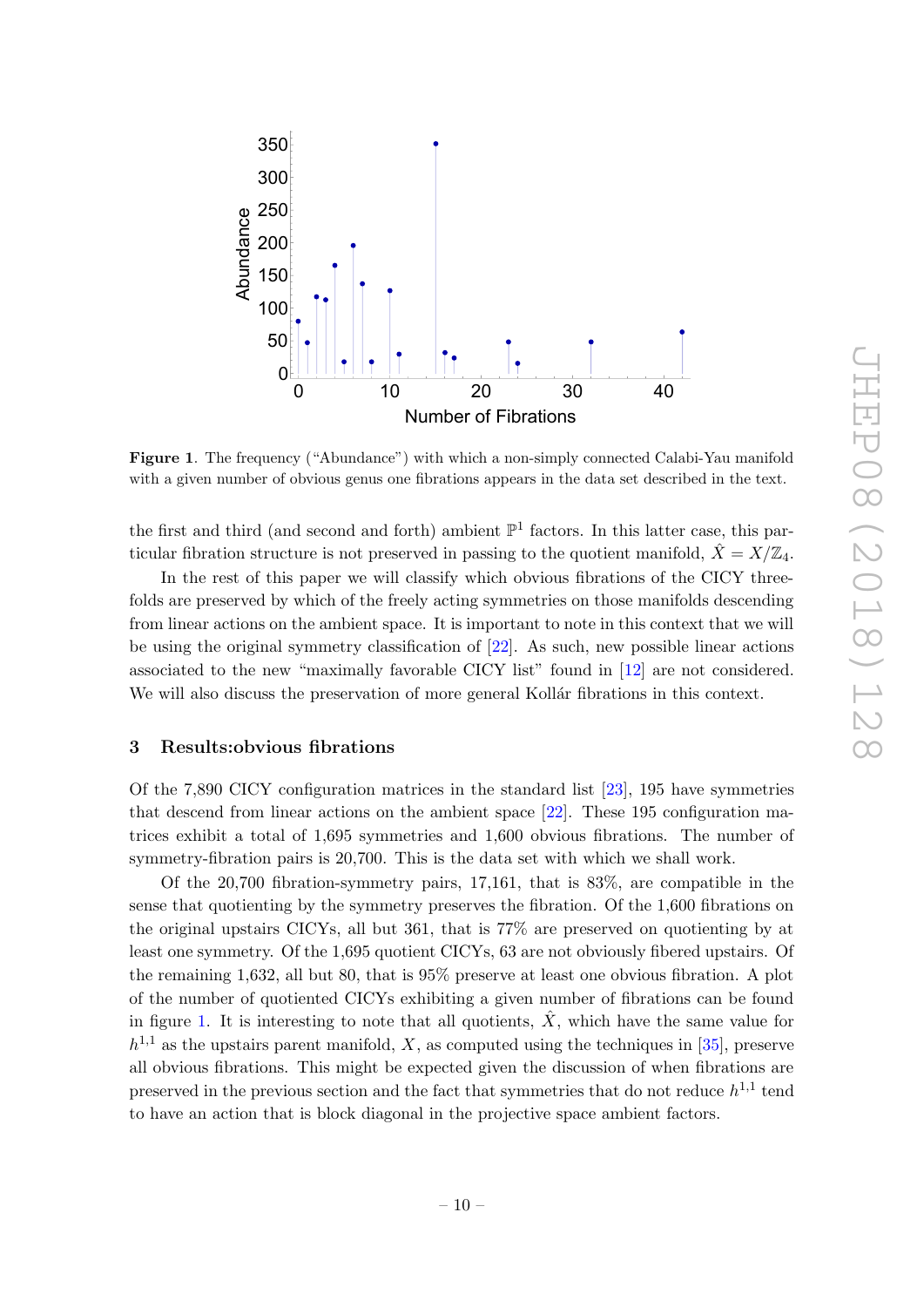| Symmetry                              | Abundance | <b>Fibration Compatible</b> |
|---------------------------------------|-----------|-----------------------------|
| $\mathbb{Z}_2$                        | 9276      | 8812                        |
| $\mathbb{Z}_3$                        | 376       | 175                         |
| $\mathbb{Z}_4$                        | 364       | 120                         |
| $\mathbb{Z}_5$                        | 30        | $\theta$                    |
| $\mathbb{Z}_6$                        | 500       | 62                          |
| $\mathbb{Z}_8$                        | 32        | $\overline{0}$              |
| $\mathbb{Z}_{10}$                     | 20        | $\overline{0}$              |
| $\mathbb{Z}_{12}$                     | $52\,$    | $\boldsymbol{0}$            |
| $\mathbb{Z}_2\times\mathbb{Z}_2$      | 9199      | 7711                        |
| $\mathbb{Z}_3\times\mathbb{Z}_3$      | 176       | 176                         |
| $\mathbb{Z}_4\times\mathbb{Z}_2$      | 305       | 105                         |
| $\mathbb{Z}_4\times\mathbb{Z}_4$      | 30        | 0                           |
| $\mathbb{Z}_8\times\mathbb{Z}_2$      | 48        | $\overline{0}$              |
| $\mathbb{Q}_8$                        | 90        | $\overline{0}$              |
| $\mathbb{Q}_8\times\mathbb{Z}_2$      | 62        | $\overline{0}$              |
| $\mathbb{Z}_3 \rtimes \mathbb{Z}_4$   | $52\,$    | $\boldsymbol{0}$            |
| $\mathbb{Z}_4\rtimes\mathbb{Z}_4$     | 48        | 0                           |
| $\mathbb{Z}_8\rtimes\mathbb{Z}_2$     | 30        | 0                           |
| $\mathbb{Z}_{10} \times \mathbb{Z}_2$ | 10        | $\overline{0}$              |

<span id="page-11-0"></span>Table 1. The number of fibrations that are compatible with each symmetry that appears in Braun's classification [\[22\]](#page-19-1). "Abundance" denotes the number of fibrations appearing in CICYs admitting a given symmetry, and "Fibration Compatible" details how many of these fibrations are compatible with the symmetry and thus descend to the quotiented manifold.

The number of fibrations preserved depends strongly on the type of symmetry being quotiented by. In table [1](#page-11-0) we give the number of fibration/symmetry pairs for each type of symmetry present and how many of these pairs are compatible. It is interesting to note that no non-abelian symmetries preserve any fibrations in the list. In addition, any single factor above rank 6 results in no fibrations being preserved. This result is compatible with known hints towards the maximal degree of quotient singularities in the base of F-theory models [\[44,](#page-20-6) [45\]](#page-20-7).

In table [2](#page-12-0) we present the base manifolds that appear in obvious fibrations of the quotient CICY three-folds, together with the number of cases in the list in which each individual base appears. Note that all of the bases are quotients of either  $\mathbb{P}^1 \times \mathbb{P}^1$  or del Pezzo surfaces.

In every case where a fibration is preserved, the group which appears in the quotient defining the base is precisely the same as the group appearing in the definition of the total space (and not a proper subgroup).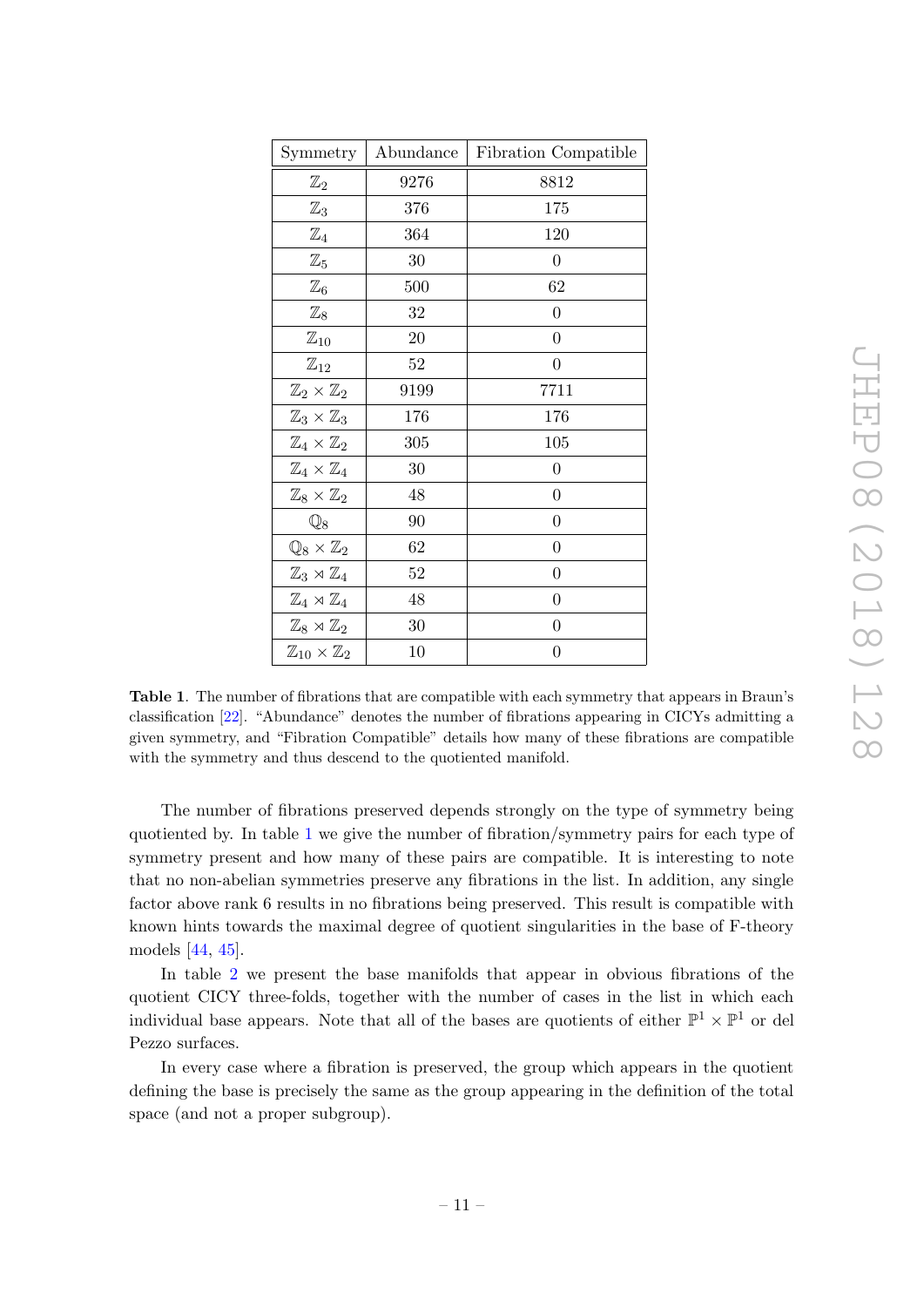| <b>Base</b>                                                                      | Abundance |
|----------------------------------------------------------------------------------|-----------|
| $(\mathbb{P}^1 \times \mathbb{P}^1)/\mathbb{Z}_2$                                | 7589      |
| $\overline{(\mathbb{P}^1 \times \mathbb{P}^1)/\mathbb{Z}_2 \times \mathbb{Z}_2}$ | 6610      |
| $(\mathbb{P}^1 \times \mathbb{P}^1)/\mathbb{Z}_4$                                | 72        |
| $(\mathbb{P}^1 \times \mathbb{P}^1)/\mathbb{Z}_4 \times \mathbb{Z}_2$            | 83        |
| $\mathbb{P}^2/\mathbb{Z}_3$                                                      | 90        |
| $\mathbb{P}^2/\mathbb{Z}_3\times\mathbb{Z}_3$                                    | 104       |
| $dP_3/\mathbb{Z}_2$                                                              | 912       |
| $dP_3/\mathbb{Z}_3$                                                              | 51        |
| $dP_3/\mathbb{Z}_6$                                                              | 62        |
| $dP_5/\mathbb{Z}_2$                                                              | 258       |
| $dP_5/\mathbb{Z}_4$                                                              | 18        |
| $dP_5/\mathbb{Z}_2\times\mathbb{Z}_2$                                            | 1059      |
| $dP_6/\mathbb{Z}_3$                                                              | 16        |
| $dP_7/\mathbb{Z}_2$                                                              | 21        |
| $dP_9/\mathbb{Z}_2$                                                              | 32        |
| $dP_9/\mathbb{Z}_3$                                                              | 18        |
| $dP_9/\mathbb{Z}_4$                                                              | 30        |
| $dP_9/\mathbb{Z}_2\times\mathbb{Z}_2$                                            | 42        |
| $dP_9/\mathbb{Z}_3\times\mathbb{Z}_3$                                            | 72        |
| $dP_9/\mathbb{Z}_4\times\mathbb{Z}_2$                                            | 22        |

**JHEP08(2018)128** 

<span id="page-12-0"></span>**Table 2.** All of the base manifolds,  $\hat{B}$  of genus one fibrations,  $\hat{\pi}: \hat{X} \to \hat{B}$ , which appear in the quotient CICY dataset being considered. Abundance refers to the number of different fibrations in which the associated base appears.

```
{Cicynum \to 6}, Fibnum \to 5, Symnum \to 3, Basename \to dP3,
Symname → Z2, Base → {{1, 1, 1}, {{1}, {1}, {1}}}, Baseactions →
  \{ \{-1, 0, 0, 0, 0, 0 \}, \{0, 1, 0, 0, 0, 0 \}, \{0, 0, -1, 0, 0, 0 \}, \{0, 0, 0, 1, 0, 0 \}{0, 0, 0, 0, -1, 0}, {0, 0, 0, 0, 0, 1}}}, Basesymname \rightarrow Z2, Fibpres \rightarrow True}
```
<span id="page-12-1"></span>**Figure 2.** An example of the data describing a fibration of a quotiented CICY.

The data of the fibrations of the quotiented CICYs can be found at this web address [1]. The data is presented in a Mathematica readable format in a plain text file. The data is in the form of a list of lists. Each entry corresponds to a given fibration/symmetry pair and is of the form shown in figure 2. The first three entries give the CICY number of the parent configuration [36], the fibration number according to the standard list,<sup>6</sup> and the symmetry number given in the standard list  $[36]$ . The fourth entry gives the name of the surface which is quotiented to obtain the base of the fibration. The fifth entry gives the

<span id="page-12-2"></span><sup>&</sup>lt;sup>6</sup>The standard list of CICY three-fold fibrations, first produced in [12] can be found at [46].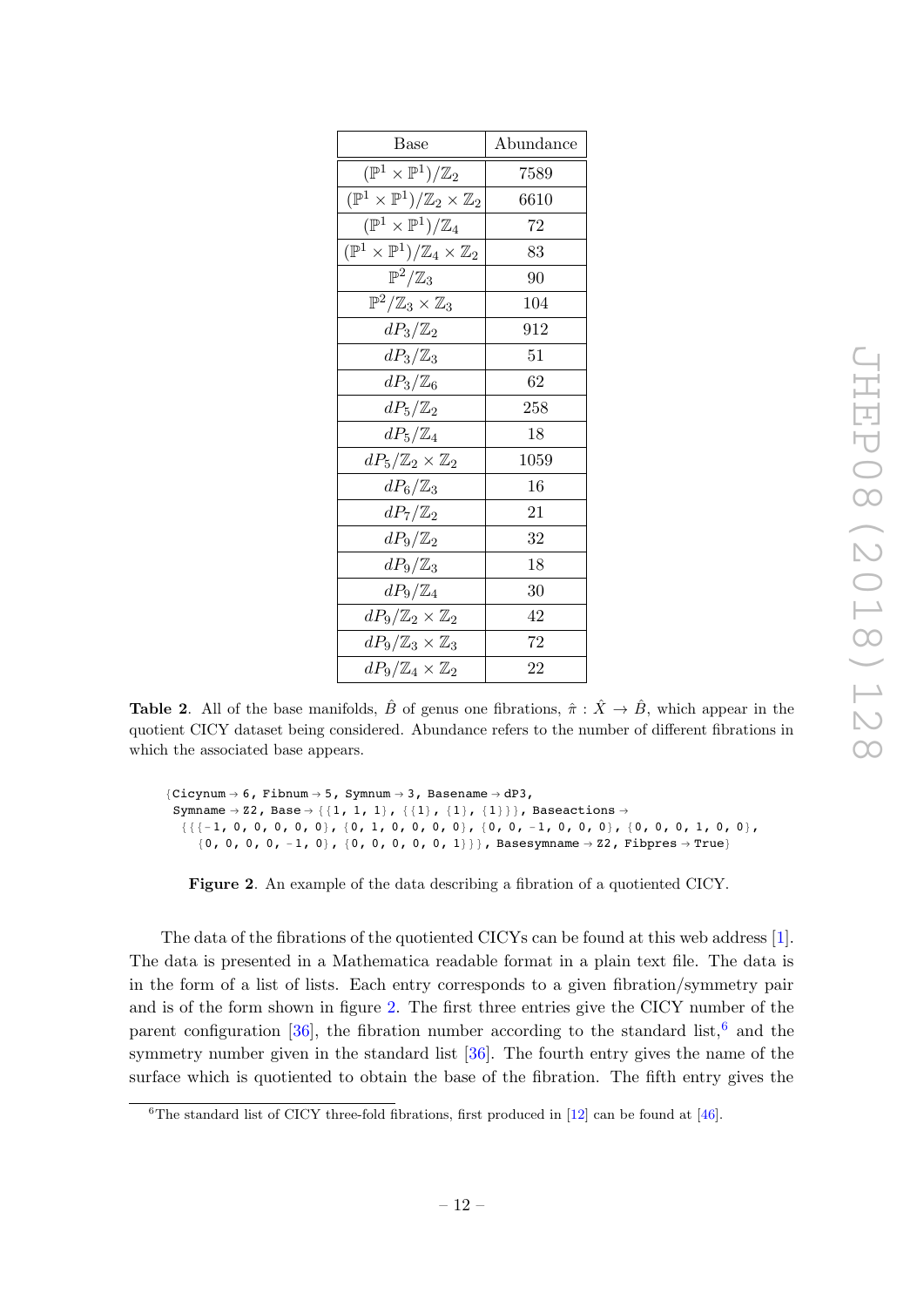<span id="page-13-1"></span> ${Cicynum \rightarrow 7300, Fibnum \rightarrow 11, Symnum \rightarrow 9, Basename \rightarrow None,$  $Symname \rightarrow 26$ , Base  $\rightarrow$  {}, Baseactions  $\rightarrow$  {}, Basesymname  $\rightarrow$  {}, Fibpres  $\rightarrow$  False}

Figure 3. An example of the data describing a fibration of a quotiented CICY where the fibration and symmetry being considered are not compatible.

name of the symmetry being quotiented by, the sixth entry gives the description of the base that appears, first as a list of the dimensions of the projective space factors and then as a matrix giving the degrees of the defining relations. The "Baseactions" entry describes how the symmetry acts on the base configuration and the "Basesymname" entry describes the symmetry that the base is quotiented by. Finally, the last entry in the list says whether the fibration and symmetry are compatible, in other words whether this fibration of the CICY is associated with a fibration of the quotiented Calabi-Yau as well.

If the fibration is not compatible with the symmetry some of these entries will be the empty list, as shown in figure [3,](#page-13-1) for obvious reasons.

Finally, we should mention that if the base is a simple description of  $\mathbb{P}^1 \times \mathbb{P}^1$  or  $\mathbb{P}^2$  and does not have any defining relations then the "Base" entry will contain an empty matrix. Thus, in the case of a simple  $\mathbb{P}^1 \times \mathbb{P}^1$  base we will have the entry Base  $\rightarrow \{\{1,1\},\{\{\}\}\}.$ 

#### <span id="page-13-0"></span>4 Obvious vs. Kollár fibrations: an illustration

In the previous section we have characterized some of the genus one fibrations of the dataset of 1,695 CY three-folds constructed as quotients of CICYs by freely acting discrete automorphisms. These so-called "obvious" fibrations are clearly plentiful and natural to consider because of the covering space structure of  $\ddot{X}$ . However, past experience [\[12\]](#page-18-6) has shown that for some manifolds, the obvious fibrations may in fact be a very small subset of the total number of such fibrations that exist. Indeed, for the CICY three-folds there are examples where the non-obvious fibrations number in the thousands, or in one case, even lead to a countably infinite set of fibrations. With that in mind, in this section we would like to turn our attention to the counting of obvious vs. Kollar fibrations in CICY quotients,  $q : X \to \hat{X} = X/\Gamma$ . It is beyond the scope of this work to perform a full fibration scan along the lines of  $[12]$  (as the structure of the Kähler and Mori cones of CICY quotients remains unknown in some cases), however we provide a simple case study below to illustrate the essential ideas.

Consider the following CICY three-fold

<span id="page-13-2"></span>
$$
X = \begin{bmatrix} \mathbb{P}^1 & 1 & 1 & 0 & 0 & 0 & 0 & 0 & 0 \\ \mathbb{P}^1 & 0 & 0 & 1 & 1 & 0 & 0 & 0 & 0 \\ \mathbb{P}^1 & 0 & 0 & 0 & 0 & 1 & 1 & 0 & 0 \\ \mathbb{P}^1 & 0 & 0 & 0 & 0 & 0 & 1 & 1 \\ \mathbb{P}^7 & 1 & 1 & 1 & 1 & 1 & 1 & 1 \end{bmatrix}, \tag{4.1}
$$

This manifold has  $(h^{1,1}(X), h^{2,1}(X)) = (5, 37)$  and admits a freely acting  $\mathbb{Z}_8$  symmetry. Labeling the coordinates of the four  $\mathbb{P}^1$  factors as  $x_i, y_i, z_i, w_i$  with  $i = 0, 1$  and that of  $\mathbb{P}^7$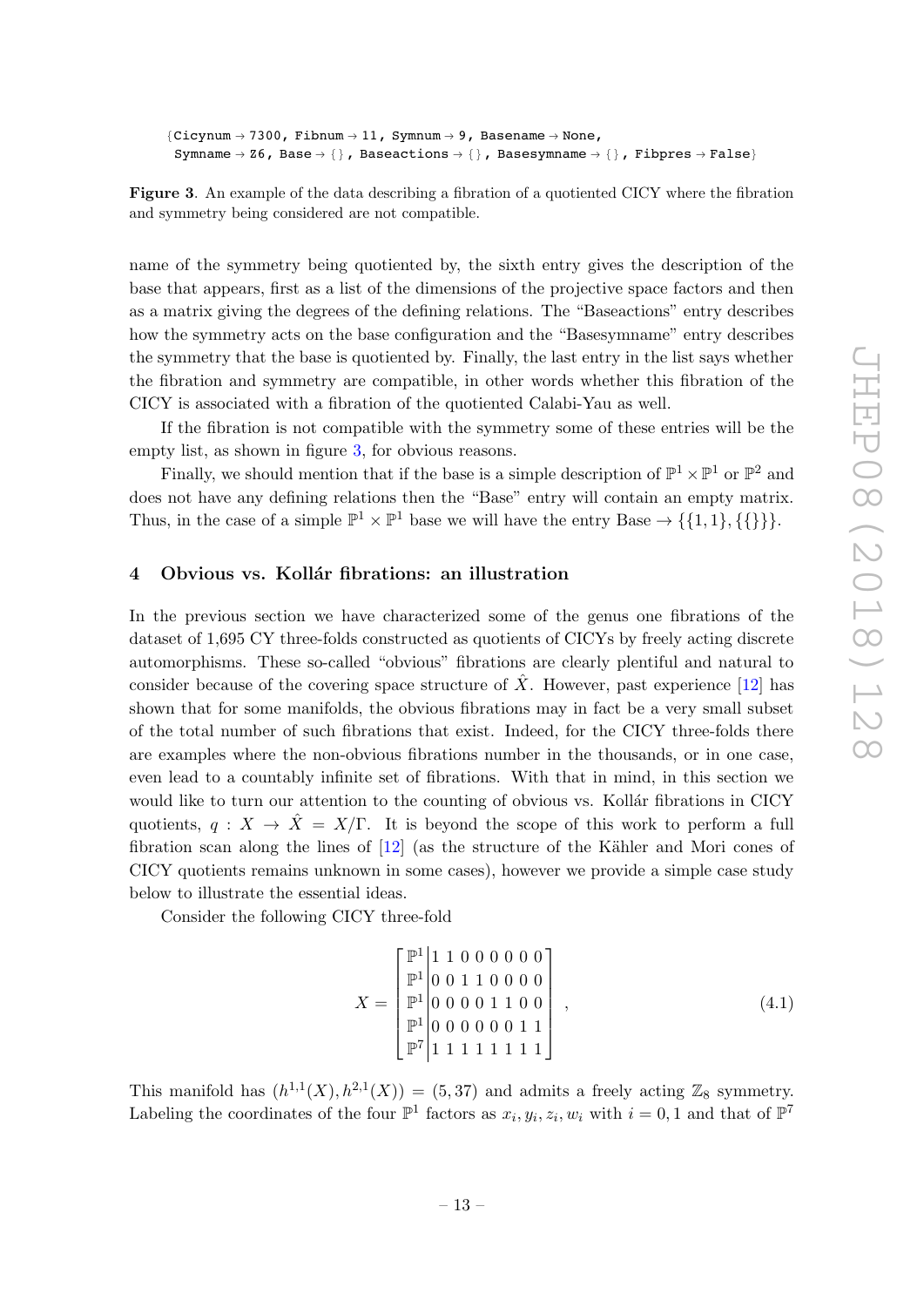as  $u_a$  with  $a = 0, \ldots, 7$ , the generator of  $\mathbb{Z}_8$  acts on the coordinates of the ambient product of projective spaces as

$$
x_i \to (-1)^i z_i, \quad y_i \to w_i, \quad z_i \to y_i, \quad w_i \to x_i \tag{4.2}
$$

$$
u_a \to (-1)^a u_a \quad \text{for a = 0,1} \tag{4.3}
$$

$$
u_a \to (-1)^a e^{\frac{2\pi i}{4}} \text{ for a = 2,3} \tag{4.4}
$$

$$
u_a \to (-1)^a e^{\frac{2\pi i}{8}} \text{ for a = 4,5}
$$
 (4.5)

$$
u_a \to (-1)^a e^{\frac{6\pi i}{8}} \text{ for a = 6,7}. \tag{4.6}
$$

This action is coupled to a non-trivial action on the defining equations (equivalently a non-trivial equivariant action on the normal bundle,  $N = \bigoplus_i L_i$  with  $i = 1, \ldots 8$  associated to the columns of  $(4.1)$  given by

<span id="page-14-0"></span>
$$
\begin{pmatrix}\n0 & 0 & 0 & 0 & 1 & 0 & 0 & 0 \\
0 & 0 & 0 & 0 & 0 & 1 & 0 & 0 \\
0 & 0 & 0 & 0 & 0 & 0 & 1 & 0 \\
0 & 0 & 0 & 0 & 0 & 0 & 0 & 1 \\
0 & 0 & 1 & 0 & 0 & 0 & 0 & 0 \\
0 & 0 & 0 & 1 & 0 & 0 & 0 & 0 \\
1 & 0 & 0 & 0 & 0 & 0 & 0 & 0 \\
0 & -1 & 0 & 0 & 0 & 0 & 0 & 0\n\end{pmatrix}.
$$
\n(4.7)

By defining the smooth quotient  $\hat{X} = X/\mathbb{Z}_8$  associated to the symmetry given above, we arrive at a new geometry [\[22\]](#page-19-1) with Hodge numbers [\[35\]](#page-19-14)  $(h^{1,1}(\hat{X}), h^{2,1}(\hat{X})) = (2,6)$ .

It is straightforward to verify using the observations of section [2](#page-4-0) that this manifold admits six obvious fibrations. Furthermore, from [\[12\]](#page-18-6) it is known that these are in fact all of the genus one fibrations of this geometry. Each of these six distinct fibrations takes the form  $\pi: X \to \mathbb{P}^1 \times \mathbb{P}^1$ . The six are obtained by considering all possible pairs of ambient space  $\mathbb{P}^1$  factors in [\(4.1\)](#page-13-2) to be the base. For example, taking the first two  $\mathbb{P}^1$  factors as the base yields a genus one fiber whose form is given by the CICY configuration matrix

$$
\begin{bmatrix} \mathbb{P}^1 & 0 & 0 & 0 & 0 & 1 & 1 & 0 & 0 \\ \mathbb{P}^1 & 0 & 0 & 0 & 0 & 0 & 0 & 1 & 1 \\ \mathbb{P}^7 & 1 & 1 & 1 & 1 & 1 & 1 & 1 \end{bmatrix} = \begin{bmatrix} \mathbb{P}^1 & 1 & 1 & 0 & 0 \\ \mathbb{P}^1 & 0 & 0 & 1 & 1 \\ \mathbb{P}^3 & 1 & 1 & 1 & 1 \end{bmatrix},
$$
\n(4.8)

After the analysis of section [3](#page-10-0) we find that none of these fibrations are compatible with the  $\mathbb{Z}_8$  symmetry given above. By inspection, this is not surprising since it is clear that the action given in [\(4.2\)](#page-14-0) non-trivially "glues" together all four of the ambient  $\mathbb{P}^1$  factors, spoiling the fiber/base decomposition of each of the six fibrations.

However, with these observations in hand, it is natural to ask whether  $\hat{X}$  could still be a genus one fibered geometry. Is it possible that the quotient manifold gains fibration structures not inherited from its covering space? We can answer this question by considering a full fibration analysis using the Kollár criteria in  $(2.16)$ . To this end we must consider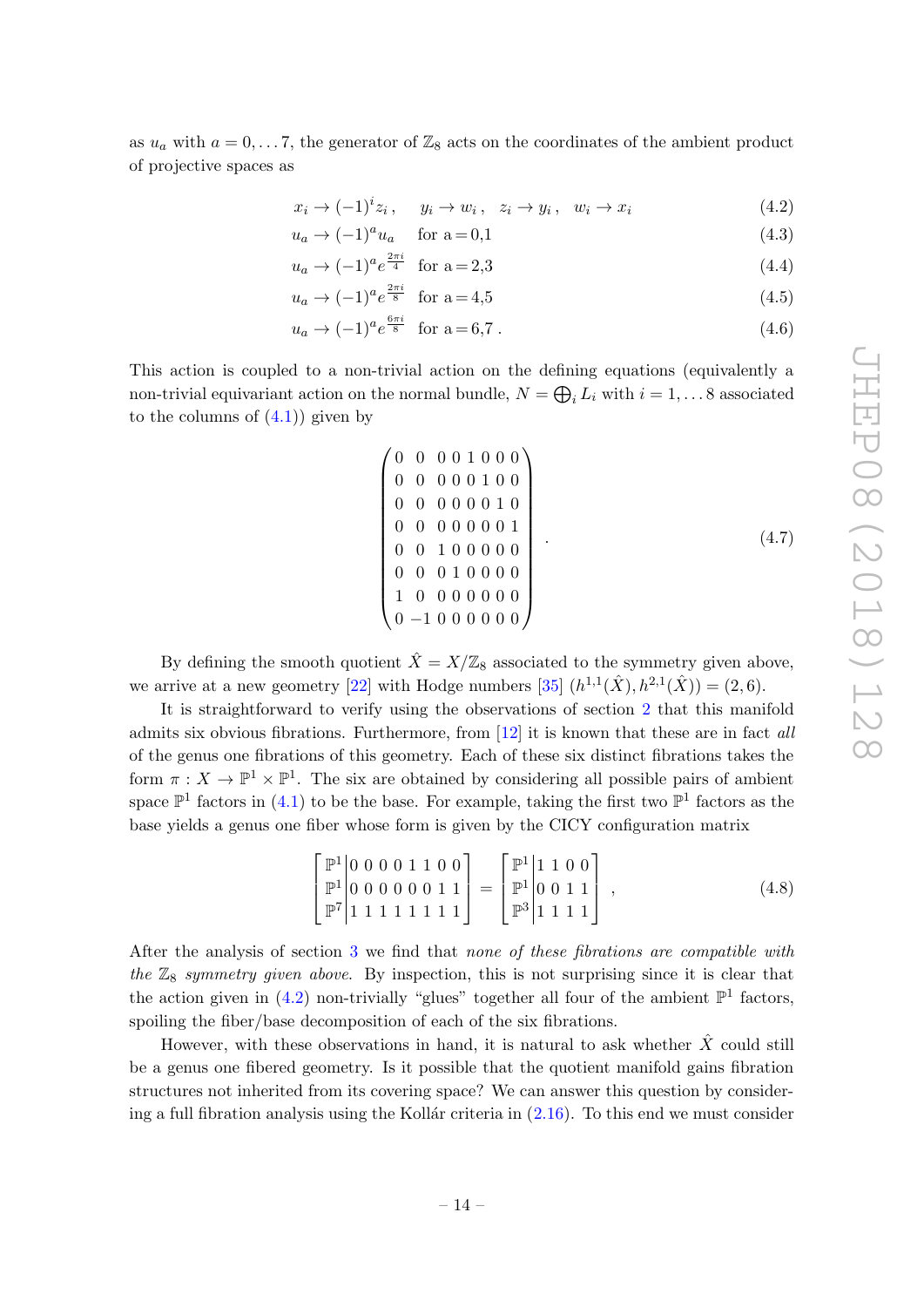a basis of divisors  $\hat{D}_a$  on  $\hat{X}$  and their intersection numbers. Such information will make it possible to determine whether any divisors satisfying the Kollár criteria in  $(2.16)$  exist.

The Picard group of  $\hat{X}$  is spanned by  $\hat{D}_1, \hat{D}_2$  which are related to divisors on X as

$$
q^*(\hat{D}_1) = D_1 + D_2 + D_3 + D_4 \tag{4.9}
$$

<span id="page-15-0"></span>
$$
q^*(\hat{D}_2) = D_5 \tag{4.10}
$$

where  $D_r$ , with  $r = 1, \ldots 5$  correspond to the hyperplanes associated to the projective space appearing in the r-th row of  $(4.1)$ . Using the dual cohomology description this gives us a basis of Kähler  $(1, 1)$ -forms  $\hat{J}_a$  on  $\hat{X}$ .

Following the discussion of section [2.2](#page-5-0) we can compute the intersection numbers on  $\hat{X}$ . On X itself the standard formulas (see e.g.  $[28]$ ) yield

$$
d_{rst} = \{ \{ \{0, 0, 0, 0, 0\}, \{0, 0, 2, 2, 4\}, \{0, 2, 0, 2, 4\}, \{0, 2, 2, 0, 4\}, \{0, 4, 4, 4, 8\} \}, (4.11)
$$

$$
\{ \{0, 0, 2, 2, 4\}, \{0, 0, 0, 0, 0\}, \{2, 0, 0, 2, 4\}, \{2, 0, 2, 0, 4\}, \{4, 0, 4, 4, 8\} \}, \{ \{0, 2, 0, 2, 4\}, \{2, 0, 0, 2, 4\}, \{0, 0, 0, 0, 0\}, \{2, 2, 0, 0, 4\}, \{4, 4, 0, 4, 8\} \}, \{ \{0, 2, 2, 0, 4\}, \{2, 0, 2, 0, 4\}, \{0, 2, 0, 0, 0\}, \{4, 4, 4, 0, 8\} \}, \{ \{0, 4, 4, 4, 8\}, \{4, 0, 4, 8\}, \{4, 4, 0, 4, 8\}, \{4, 4, 4, 0, 8\}, \{8, 8, 8, 8, 16\} \} \}
$$

Then, applying the formulae of section  $2.2$ ,  $(2.13)$  it is straightforward to verify that the triple intersection numbers of  $\hat{X}$  in terms of the basis given in [\(4.9\)](#page-15-0) are

<span id="page-15-1"></span>
$$
\hat{d}_{abc} = \{\{\{6, 6\}, \{6, 4\}\}, \{\{6, 4\}, \{4, 2\}\}\}\
$$
\n(4.12)

Now, with these pieces in place, one can ask whether or not there exist any divisors satisfying  $\hat{D}^2 \neq 0$  and  $\hat{D}^3 = 0$  where

$$
\hat{D} = a\hat{D}_1 + b\hat{D}_2 \tag{4.13}
$$

and  $a, b \in \mathbb{Z}$ . If a solution of this type can be obtained it must further be checked whether  $\hat{D}$  is nef on  $\hat{X}$ . However, in this case the answer is straightforward. There are no non-trivial solutions to the Kollär criteria that  $\hat{D}^2 \neq 0$  and  $\hat{D}^3 = 0$  on  $\hat{X}$  for the intersection numbers in [\(4.12\)](#page-15-1). As a result, we can conclusively state that  $\hat{X}$  is not genus one fibered. In this case, the obvious fibration result gives a complete answer for the fibrations of  $X$ .

Likewise, for each manifold/symmetry pair in consideration in this work, a comprehensive analysis of fibrations on  $X/\Gamma$  is possible in principle. One reason to consider such a scan is to determine what percentage of this dataset of non-simply connected CY three-folds is genus one fibered. As described in section [3](#page-10-0) above, by considering the obvious fibrations alone, it is clear that this set of CY three-folds follows the same patterns observed within all known datasets of CY three-folds — namely that nearly all of these manifolds admit multiple descriptions as a genus one fibration. In the case of these CICY quotients with  $\pi_1(\hat{X}) \neq 0$ , the fraction of fibered geometries is  $\geq 95\%$  from the obvious fibrations alone.

Within all known datasets, the remaining small set of manifolds that are not fibered are all geometries with small values of  $h^{1,1}$ . Intriguingly, within the set of 7,890 CICY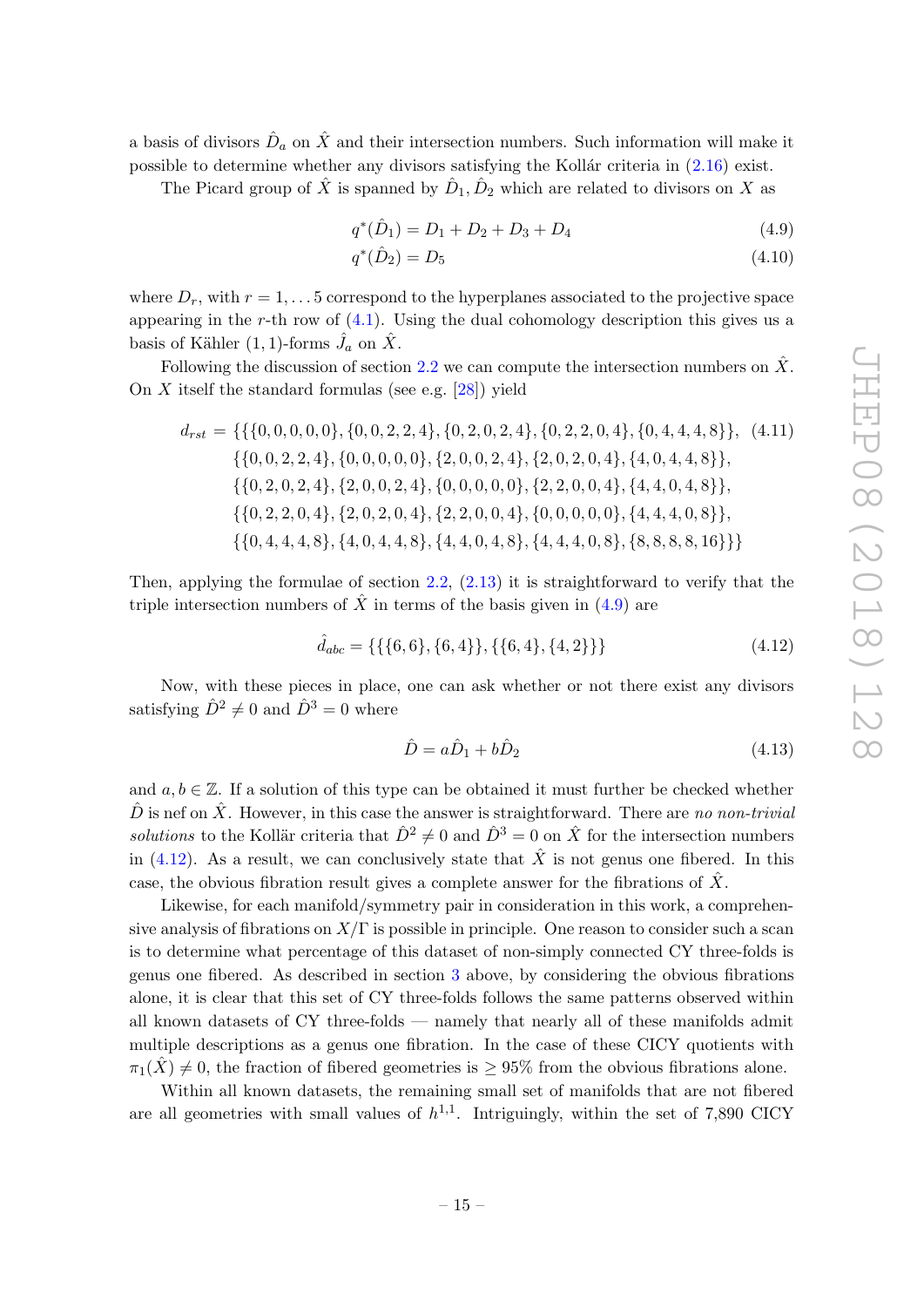covering spaces, the highest Hodge number observed for a geometry that is not fibered is  $h^{1,1}(X) = 4$ . Within the present scan however, we find one apparent quotient manifold which admits no obvious fibrations with  $h^{1,1}(\hat{X}) = 6$  (and  $h^{2,1}(\hat{X}) = 6$ ). In this case however, there is some reason to believe that an analysis like the one above will give a different answer and bring to light non-obvious fibrations. The three-fold in question is a  $\mathbb{Z}_4$  quotient of a CICY with Hodge numbers  $(h^{1,1}(X), h^{2,1}(X)) = (19, 19)$  — the so-called "Schoen" [\[47\]](#page-20-9) or "split bi-cubic" three-fold [\[23\]](#page-19-2). This manifold is in fact known to have an infinite number of inequivalent, non-obvious genus one fibrations (see e.g. [\[12\]](#page-18-6)). So it is certainly possible that one of these non-obvious fibrations descends to the quotient  $X$ . Furthermore, there is an even stronger hint that this manifold may be genus one fibered. Within the CICY dataset there exists another  $\mathbb{Z}_4$  quotient of the Schoen manifold which yields a quotient manifold with the same Hodge numbers of  $(h^{1,1}(X), h^{2,1}(X)) = (6,6)$ which does admit an obvious fibration. Interestingly this is not a proof that the original Schoen quotient is genus one fibered since even the same discrete group, acting on the same manifold could lead to a different quotient three-fold via a distinct linear realization in a CICY description. However, it is a strong hint that once again as  $h^{1,1}$  increases past a low bound (of order  $\sim h^{1,1} = 4$ ) all non-simply connected three-folds in this set appear to admit genus one fibrations.

# <span id="page-16-0"></span>5 Conclusions

In this work we have systematically investigated genus one fibrations within a dataset of non-simply connected Calabi-Yau three-folds. The manifolds we consider are constructed as quotients of simply connected manifolds (constructed algebraically as complete intersections) by freely acting discrete automorphisms. The only dataset for which discrete automorphisms have been systematically studied is the 7,890 manifolds constructed as complete intersections in products of projective spaces. For this set, all freely acting discrete symmetries realized via a linear action on the coordinates of the ambient product of projective spaces have been classified [\[22\]](#page-19-1). Using this set of manifolds we construct the smooth quotient geometries,  $q: X \to \hat{X} = X/\Gamma$ , and investigate the presence of genus one fibrations. We have produced a dataset of 17,161 "obvious" genus one fibrations which descend from fibrations of the simply connected covering spaces.

There are a number of open questions leading on from this study and aspects of physical interest that it would be useful to explore further. We list a few of these below:

• It would be interesting to extend a study such as this to a larger set of non-simply connected Calabi-Yau three-folds. At present though, such examples remain rare. A recent study of linearly realized discrete symmetry actions on a subset of the toric hypersurfaces [\[48\]](#page-20-10) yielded only a handful of manifolds beyond those considered here. It would be fruitful to potentially extend this set further to include manifolds constructed via non-Abelian GLSMs (see e.g. [\[49–](#page-20-11)[52\]](#page-20-12)) and the recent gCICY construction [\[29\]](#page-19-10).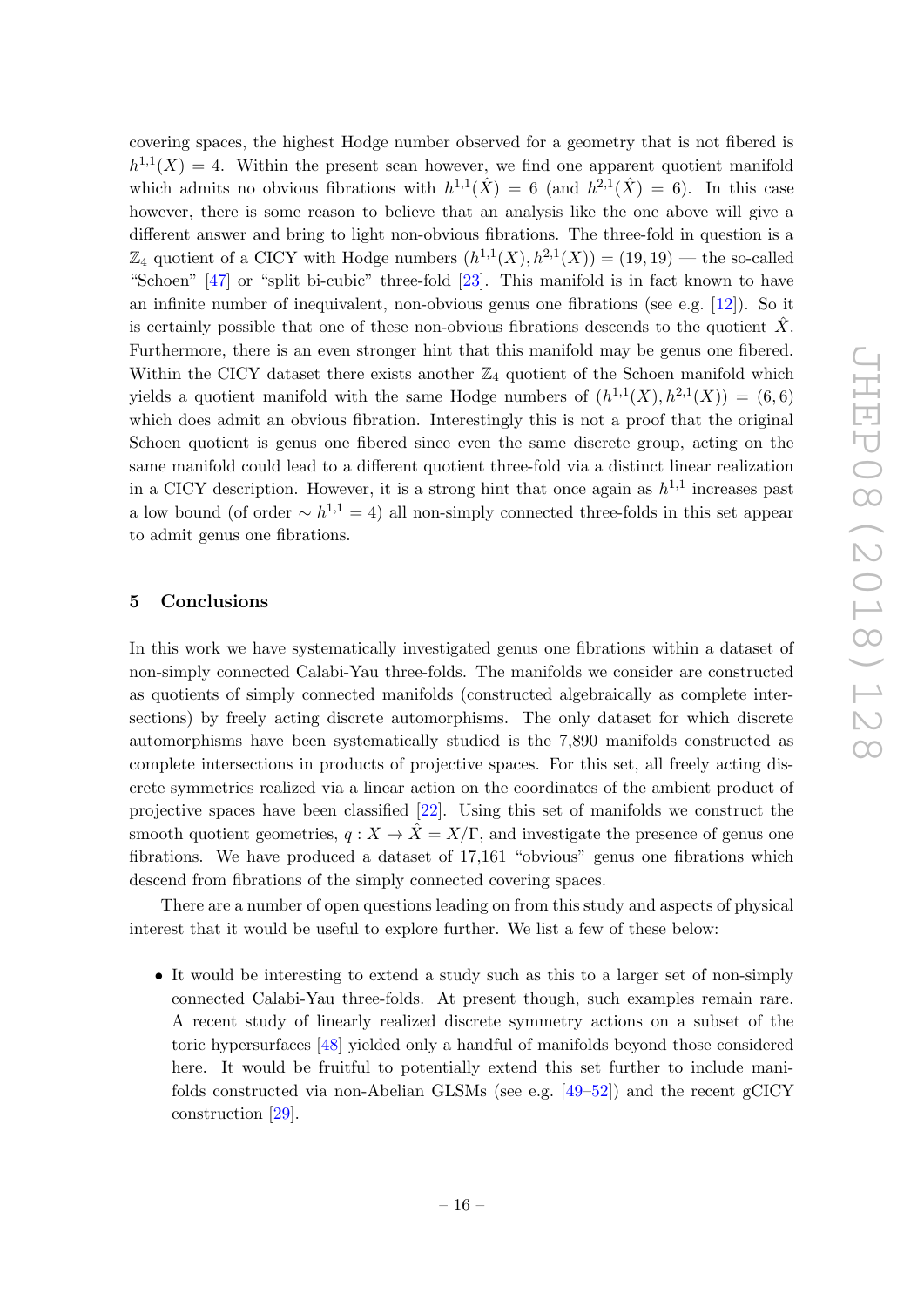- Here we have focused primarily on genus one fibrations of CY three-folds. Our techniques could be similarly applied to study  $K3$  (or Abelian surface) fibrations of CY manifolds. This would be interesting to study in the context of non-simply connected CY three-folds as such manifolds remain largely unexplored in the context of string dualities. In particular, heterotic/F-theory duality on these backgrounds (in compactifications to either 6 or 4 dimensions) could yield novel structure.
- In this work we have not attempted to characterize which genus one fibered geometries also admit a section (i.e. which are also elliptically fibered). Naively it seems that all non-simply connected CY manifolds constructed as smooth quotients in this way will be genus one fibered (i.e. fail to have a section to the fibration). This expectation arises from the fact that generically the base manifolds within this set will be singular.<sup>[7](#page-17-0)</sup> In order to preserve the smoothness of the total CY three-fold, multiple fibers have been observed over the singular points in the base. It is known that such isolated multiple fibers are incompatible with the existence of a section [\[53\]](#page-20-13). Certainly within the dataset in hand, cursory inspections fail to find elliptically fibered quotient manifolds. However, it would be good to study these properties more carefully and prove the statements above in general.
- It would be interesting to consider the quotient geometries described here as potential backgrounds for T-brane solutions [\[54](#page-20-14)[–58\]](#page-20-15). In particular the role of  $\pi_1(X) \neq 0$  in this context would be interesting to explore.
- Perhaps most importantly, the manifolds/fibrations cataloged here have recently been shown to provide novel vacua for F-theory compactifications to 6 dimensions [\[24\]](#page-19-6) . The pairing of smooth CY total spaces with singular base manifolds bring to light the relationship between geometric features (including multiple fibers and orbifold singularities in the base manifold) and effects in the physical theory (such as superconformal loci and discretely charged superconformal matter).

Within this context, a number of open questions remain. It was observed in [\[24\]](#page-19-6) that the Tate-Schaferavich group (more generally the group of CY torsors) associated to the non-simply connected genus one fibered manifolds is frequently linked to the order of the discrete group  $\Gamma$  used to construct the geometries as quotients. However the exact relationship remains unexplored. Furthermore, it is expected that the number of superconformal loci that can be coupled to a supergravity theory (realized as orbifold singularities in the base of a compact CY manifold) and the discrete charges of the associated matter fields are bounded. To date, the exact bounds are not yet known. We hope that this dataset may shed further light on these questions

It is our hope that this dataset will provide an explicit playground in which to investigate these and other questions. We plan to continue exploring the physics associated to such geometries in future work.

<span id="page-17-0"></span><sup>7</sup>Note that an exception to this general observation is the case when the base manifold is an Enriques surface (see e.g. [\[3\]](#page-18-2)).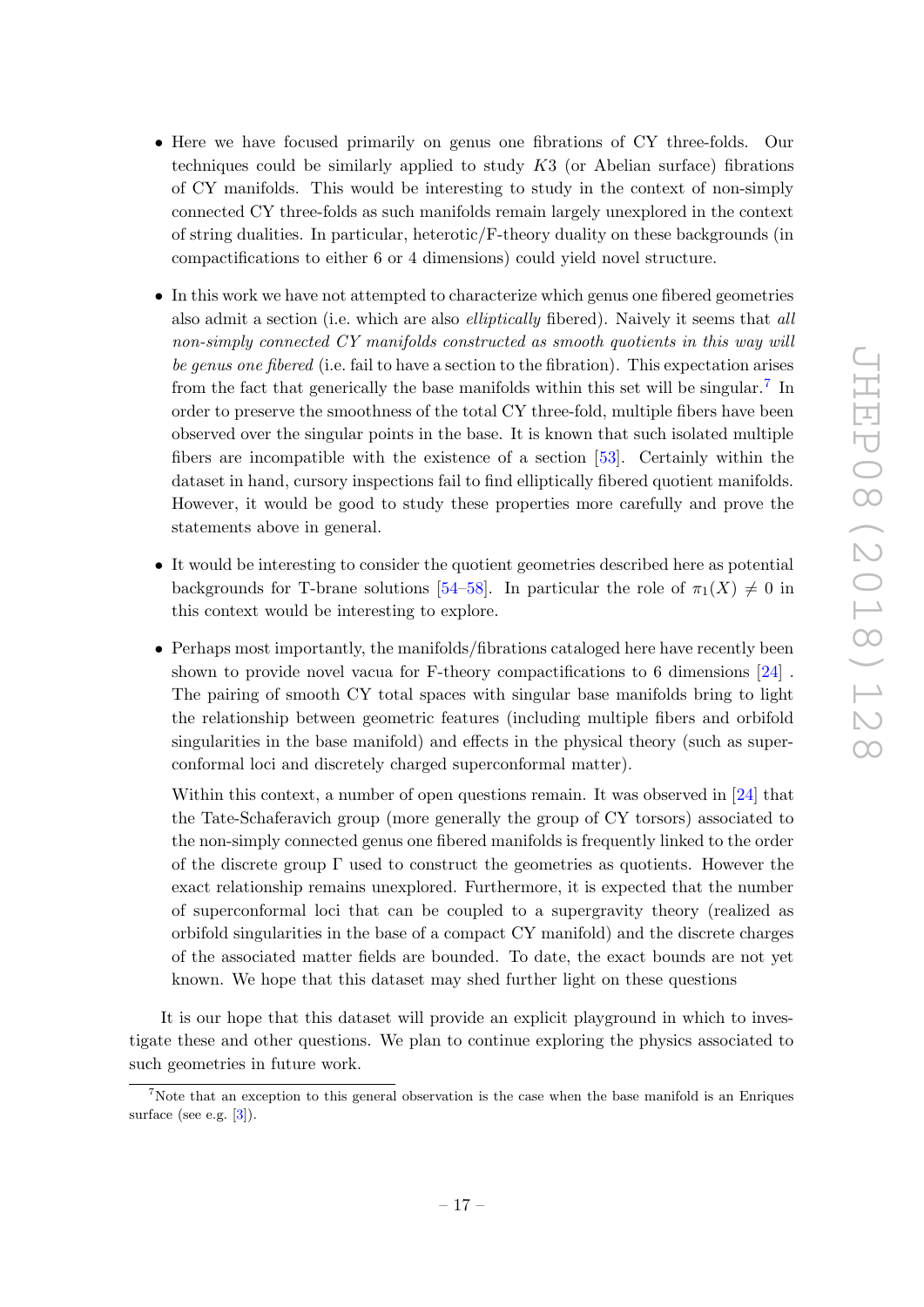#### Acknowledgments

The work of L.A. and J.G. is supported in part by NSF grant PHY-1720321. This research is part of the working group activities of the the 4-VA initiative "A Synthesis of Two Approaches to String Phenomenology".

Open Access. This article is distributed under the terms of the Creative Commons Attribution License [\(CC-BY 4.0\)](https://creativecommons.org/licenses/by/4.0/), which permits any use, distribution and reproduction in any medium, provided the original author(s) and source are credited.

#### References

- <span id="page-18-0"></span>[1] [http://www1.phys.vt.edu/quotientdata/.](http://www1.phys.vt.edu/quotientdata/)
- <span id="page-18-1"></span>[2] C. Vafa, *Evidence for F-theory, [Nucl. Phys.](https://doi.org/10.1016/0550-3213(96)00172-1)* **B 469** (1996) 403 [[hep-th/9602022](https://arxiv.org/abs/hep-th/9602022)] [IN[SPIRE](https://inspirehep.net/search?p=find+EPRINT+hep-th/9602022)].
- <span id="page-18-2"></span>[3] M. Gross, A Finiteness theorem for elliptic Calabi-Yau threefolds,  $a_1g$ -geom/9305002 [IN[SPIRE](https://inspirehep.net/search?p=find+EPRINT+alg-geom/9305002)].
- <span id="page-18-3"></span>[4] G. Di Cerbo and R. Svaldi, Log birational boundedness of Calabi-Yau pairs, [arXiv:1608.02997](https://arxiv.org/abs/1608.02997) [IN[SPIRE](https://inspirehep.net/search?p=find+EPRINT+arXiv:1608.02997)].
- <span id="page-18-4"></span>[5] A. Grassi, On minimal models of elliptic threefolds, [Math. Ann.](https://doi.org/10.1007/BF01459246) 290 (1991) 287.
- <span id="page-18-5"></span>[6] F. Rohsiepe, Fibration structures in toric Calabi-Yau fourfolds, [hep-th/0502138](https://arxiv.org/abs/hep-th/0502138) [IN[SPIRE](https://inspirehep.net/search?p=find+EPRINT+hep-th/0502138)].
- [7] S.B. Johnson and W. Taylor, *Calabi-Yau threefolds with large*  $h^{2,1}$ *, JHEP* 10 [\(2014\) 23](https://doi.org/10.1007/JHEP10(2014)23) [[arXiv:1406.0514](https://arxiv.org/abs/1406.0514)] [IN[SPIRE](https://inspirehep.net/search?p=find+EPRINT+arXiv:1406.0514)].
- [8] S.B. Johnson and W. Taylor, Enhanced gauge symmetry in 6D F-theory models and tuned elliptic Calabi-Yau threefolds, [Fortsch. Phys.](https://doi.org/10.1002/prop.201600074) 64 (2016) 581 [[arXiv:1605.08052](https://arxiv.org/abs/1605.08052)] [IN[SPIRE](https://inspirehep.net/search?p=find+EPRINT+arXiv:1605.08052)].
- [9] P. Candelas, A. Constantin and H. Skarke, An Abundance of K3 Fibrations from Polyhedra with Interchangeable Parts, [Commun. Math. Phys.](https://doi.org/10.1007/s00220-013-1802-2) 324 (2013) 937  $\left[$ [arXiv:1207.4792](https://arxiv.org/abs/1207.4792) $\right]$ [IN[SPIRE](https://inspirehep.net/search?p=find+EPRINT+arXiv:1207.4792)].
- <span id="page-18-7"></span>[10] J. Gray, A.S. Haupt and A. Lukas, Topological Invariants and Fibration Structure of Complete Intersection Calabi-Yau Four-Folds, JHEP 09 [\(2014\) 093](https://doi.org/10.1007/JHEP09(2014)093) [[arXiv:1405.2073](https://arxiv.org/abs/1405.2073)] [IN[SPIRE](https://inspirehep.net/search?p=find+EPRINT+arXiv:1405.2073)].
- <span id="page-18-8"></span>[11] L.B. Anderson, X. Gao, J. Gray and S.-J. Lee, Multiple Fibrations in Calabi-Yau Geometry and String Dualities, JHEP  $10$  [\(2016\) 105](https://doi.org/10.1007/JHEP10(2016)105)  $\text{arXiv:1608.07555}$  $\text{arXiv:1608.07555}$  $\text{arXiv:1608.07555}$  [IN[SPIRE](https://inspirehep.net/search?p=find+EPRINT+arXiv:1608.07555)].
- <span id="page-18-6"></span>[12] L.B. Anderson, X. Gao, J. Gray and S.-J. Lee, Fibrations in CICY Threefolds, [JHEP](https://doi.org/10.1007/JHEP10(2017)077) 10 [\(2017\) 077](https://doi.org/10.1007/JHEP10(2017)077) [[arXiv:1708.07907](https://arxiv.org/abs/1708.07907)] [IN[SPIRE](https://inspirehep.net/search?p=find+EPRINT+arXiv:1708.07907)].
- <span id="page-18-9"></span>[13] D.R. Morrison, D.S. Park and W. Taylor, Non-Higgsable abelian gauge symmetry and F-theory on fiber products of rational elliptic surfaces,  $arXiv:1610.06929$  [IN[SPIRE](https://inspirehep.net/search?p=find+EPRINT+arXiv:1610.06929)].
- <span id="page-18-12"></span>[14] D.R. Morrison and W. Taylor, Sections, multisections and U(1) fields in F-theory, [arXiv:1404.1527](https://arxiv.org/abs/1404.1527) [IN[SPIRE](https://inspirehep.net/search?p=find+EPRINT+arXiv:1404.1527)].
- <span id="page-18-13"></span>[15] L.B. Anderson, I. García-Etxebarria, T.W. Grimm and J. Keitel, *Physics of F-theory* compactifications without section, JHEP  $12$  [\(2014\) 156](https://doi.org/10.1007/JHEP12(2014)156) [[arXiv:1406.5180](https://arxiv.org/abs/1406.5180)] [IN[SPIRE](https://inspirehep.net/search?p=find+EPRINT+arXiv:1406.5180)].
- <span id="page-18-10"></span>[16] N. Nakayama, On Weierstrass Models, [Alg. Geom. Commut. Alg.](https://doi.org/10.1016/B978-0-12-348032-3.50004-9) 2 (1987) 405.
- <span id="page-18-11"></span>[17] M. Lynker, R. Schimmrigk and A. Wisskirchen, Landau-Ginzburg vacua of string, M-theory and F-theory at  $c = 12$ , [Nucl. Phys.](https://doi.org/10.1016/S0550-3213(99)00204-7) **B** 550 (1999) 123 [[hep-th/9812195](https://arxiv.org/abs/hep-th/9812195)] [IN[SPIRE](https://inspirehep.net/search?p=find+EPRINT+hep-th/9812195)].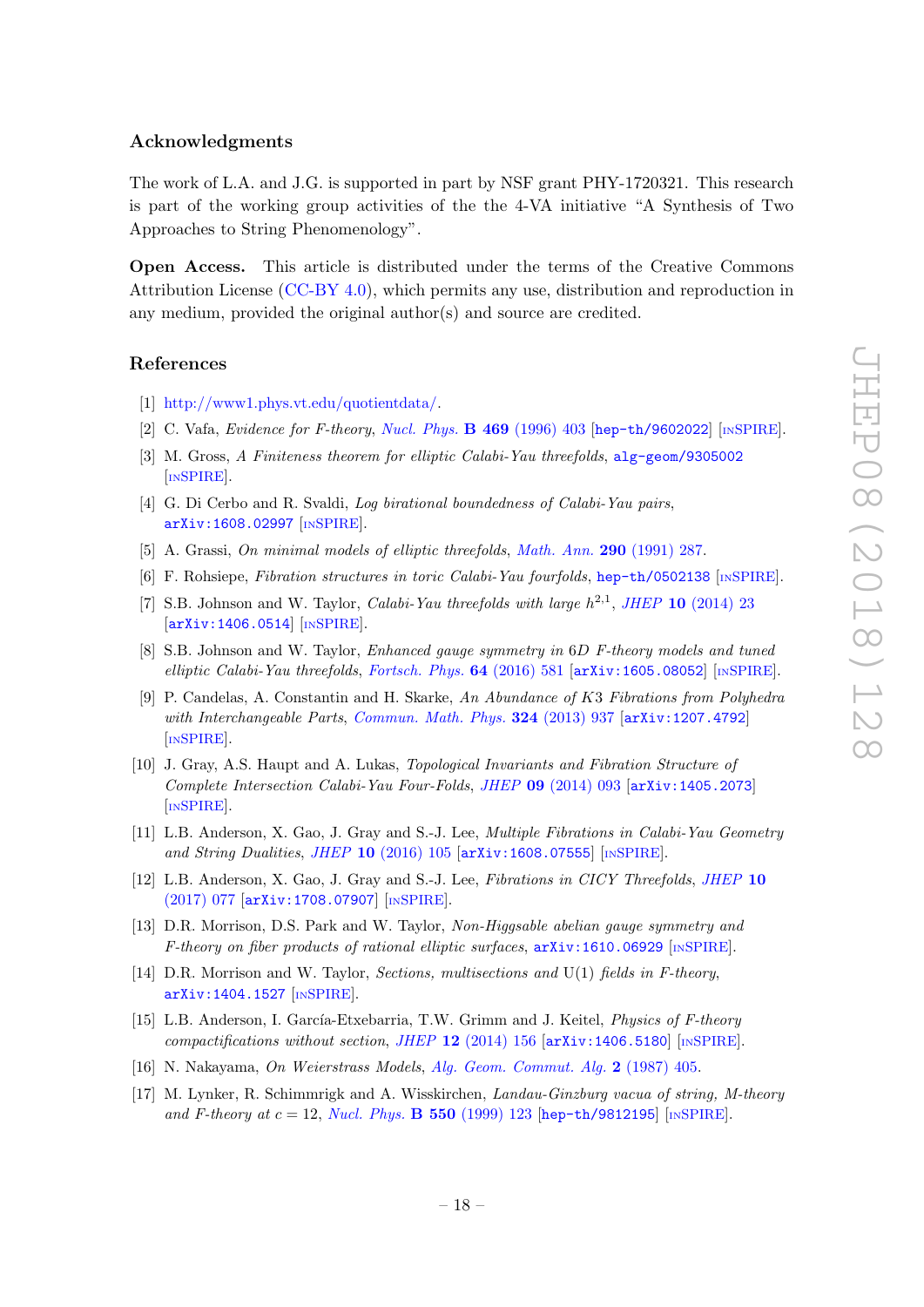- <span id="page-19-0"></span>[18] I. Brunner, M. Lynker and R. Schimmrigk, Unification of M-theory and F theory Calabi-Yau fourfold vacua, [Nucl. Phys.](https://doi.org/10.1016/S0550-3213(97)89481-3)  $B$  498 (1997) 156 [[hep-th/9610195](https://arxiv.org/abs/hep-th/9610195)] [IN[SPIRE](https://inspirehep.net/search?p=find+EPRINT+hep-th/9610195)].
- <span id="page-19-3"></span>[19] [http://www-thphys.physics.ox.ac.uk/projects/CalabiYau/Cicy4folds/index.html.](http://www-thphys.physics.ox.ac.uk/projects/CalabiYau/Cicy4folds/index.html)
- <span id="page-19-4"></span>[20] M. Kreuzer and H. Skarke, Complete classification of reflexive polyhedra in four-dimensions, [Adv. Theor. Math. Phys.](https://doi.org/10.4310/ATMP.2000.v4.n6.a2) 4 (2002) 1209 [[hep-th/0002240](https://arxiv.org/abs/hep-th/0002240)] [IN[SPIRE](https://inspirehep.net/search?p=find+EPRINT+hep-th/0002240)].
- <span id="page-19-5"></span>[21] V. Batyrev and M. Kreuzer, Integral cohomology and mirror symmetry for Calabi-Yau 3-folds, [math/0505432](https://arxiv.org/abs/math/0505432) [IN[SPIRE](https://inspirehep.net/search?p=find+EPRINT+math/0505432)].
- <span id="page-19-1"></span>[22] V. Braun, On Free Quotients of Complete Intersection Calabi-Yau Manifolds, [JHEP](https://doi.org/10.1007/JHEP04(2011)005) 04 [\(2011\) 005](https://doi.org/10.1007/JHEP04(2011)005) [[arXiv:1003.3235](https://arxiv.org/abs/1003.3235)] [IN[SPIRE](https://inspirehep.net/search?p=find+EPRINT+arXiv:1003.3235)].
- <span id="page-19-2"></span>[23] P. Candelas, A.M. Dale, C.A. Lütken and R. Schimmrigk, Complete Intersection Calabi-Yau Manifolds, [Nucl. Phys.](https://doi.org/10.1016/0550-3213(88)90352-5)  $\bf{B}$  298 (1988) 493 [IN[SPIRE](https://inspirehep.net/search?p=find+J+%22Nucl.Phys.,B298,493%22)].
- <span id="page-19-6"></span>[24] L.B. Anderson, A. Grassi, J. Gray and P.-K. Oehlmann, F-theory on Quotient Threefolds with  $(2,0)$  Discrete Superconformal Matter, JHEP 06  $(2018)$  098 [[arXiv:1801.08658](https://arxiv.org/abs/1801.08658)] [IN[SPIRE](https://inspirehep.net/search?p=find+EPRINT+arXiv:1801.08658)].
- <span id="page-19-7"></span>[25] T. Hubsch, Calabi-Yau Manifolds: Motivations and Constructions, [Commun. Math. Phys.](https://doi.org/10.1007/BF01210616) 108 [\(1987\) 291](https://doi.org/10.1007/BF01210616) [IN[SPIRE](https://inspirehep.net/search?p=find+J+%22Comm.Math.Phys.,108,291%22)].
- <span id="page-19-11"></span>[26] P. Green and T. Hubsch, Calabi-Yau Manifolds as Complete Intersections in Products of Complex Projective Spaces, [Commun. Math. Phys.](https://doi.org/10.1007/BF01205673) 109 (1987) 99 [IN[SPIRE](https://inspirehep.net/search?p=find+J+%22Comm.Math.Phys.,109,99%22)].
- <span id="page-19-8"></span>[27] P. Candelas, C.A. Lütken and R. Schimmrigk, Complete intersection Calabi-Yau manifolds. 2. Three generation manifolds, [Nucl. Phys.](https://doi.org/10.1016/0550-3213(88)90173-3)  $\bf{B}$  306 (1988) 113 [IN[SPIRE](https://inspirehep.net/search?p=find+J+%22Nucl.Phys.,B306,113%22)].
- <span id="page-19-9"></span>[28] T. Hubsch, Calabi-Yau manifolds: A Bestiary for physicists, World Scientific, Singapore (1992).
- <span id="page-19-10"></span>[29] L.B. Anderson, F. Apruzzi, X. Gao, J. Gray and S.-J. Lee, A new construction of Calabi-Yau manifolds: Generalized CICYs, [Nucl. Phys.](https://doi.org/10.1016/j.nuclphysb.2016.03.016) B  $906$  (2016) 441 [[arXiv:1507.03235](https://arxiv.org/abs/1507.03235)] [IN[SPIRE](https://inspirehep.net/search?p=find+EPRINT+arXiv:1507.03235)].
- <span id="page-19-12"></span>[30] J. Gray, A.S. Haupt and A. Lukas, All Complete Intersection Calabi-Yau Four-Folds, [JHEP](https://doi.org/10.1007/JHEP07(2013)070) 07 [\(2013\) 070](https://doi.org/10.1007/JHEP07(2013)070) [[arXiv:1303.1832](https://arxiv.org/abs/1303.1832)] [IN[SPIRE](https://inspirehep.net/search?p=find+EPRINT+arXiv:1303.1832)].
- <span id="page-19-13"></span>[31] P. Candelas and R. Davies, New Calabi-Yau Manifolds with Small Hodge Numbers, [Fortsch.](https://doi.org/10.1002/prop.200900105) Phys. 58 [\(2010\) 383](https://doi.org/10.1002/prop.200900105) [[arXiv:0809.4681](https://arxiv.org/abs/0809.4681)] [IN[SPIRE](https://inspirehep.net/search?p=find+EPRINT+arXiv:0809.4681)].
- [32] P. Candelas and A. Constantin, Completing the Web of  $Z_3$ -Quotients of Complete Intersection Calabi-Yau Manifolds, [Fortsch. Phys.](https://doi.org/10.1002/prop.201200044) 60 (2012) 345 [[arXiv:1010.1878](https://arxiv.org/abs/1010.1878)] [IN[SPIRE](https://inspirehep.net/search?p=find+EPRINT+arXiv:1010.1878)].
- [33] P. Candelas, A. Constantin and C. Mishra, Hodge Numbers for CICYs with Symmetries of Order Divisible by 4, [Fortsch. Phys.](https://doi.org/10.1002/prop.201600005)  $64$  (2016) 463  $\text{arXiv:1511.01103}$  $\text{arXiv:1511.01103}$  $\text{arXiv:1511.01103}$  [IN[SPIRE](https://inspirehep.net/search?p=find+EPRINT+arXiv:1511.01103)].
- [34] P. Candelas, A. Constantin and C. Mishra, *Calabi-Yau Threefolds with Small Hodge* Numbers, Fortsch. Phys. 66 [\(2018\) 1800029](https://doi.org/10.1002/prop.201800029) [[arXiv:1602.06303](https://arxiv.org/abs/1602.06303)] [IN[SPIRE](https://inspirehep.net/search?p=find+EPRINT+arXiv:1602.06303)].
- <span id="page-19-14"></span>[35] A. Constantin, J. Gray and A. Lukas, Hodge Numbers for All CICY Quotients, [JHEP](https://doi.org/10.1007/JHEP01(2017)001) 01 [\(2017\) 001](https://doi.org/10.1007/JHEP01(2017)001) [[arXiv:1607.01830](https://arxiv.org/abs/1607.01830)] [IN[SPIRE](https://inspirehep.net/search?p=find+EPRINT+arXiv:1607.01830)].
- <span id="page-19-15"></span>[36] [http://www-thphys.physics.ox.ac.uk/projects/CalabiYau/cicylist/index.html.](http://www-thphys.physics.ox.ac.uk/projects/CalabiYau/cicylist/index.html)
- <span id="page-19-16"></span>[37] L.B. Anderson, J. Gray, Y.-H. He and A. Lukas, Exploring Positive Monad Bundles And A New Heterotic Standard Model, JHEP 02 [\(2010\) 054](https://doi.org/10.1007/JHEP02(2010)054) [[arXiv:0911.1569](https://arxiv.org/abs/0911.1569)] [IN[SPIRE](https://inspirehep.net/search?p=find+EPRINT+arXiv:0911.1569)].